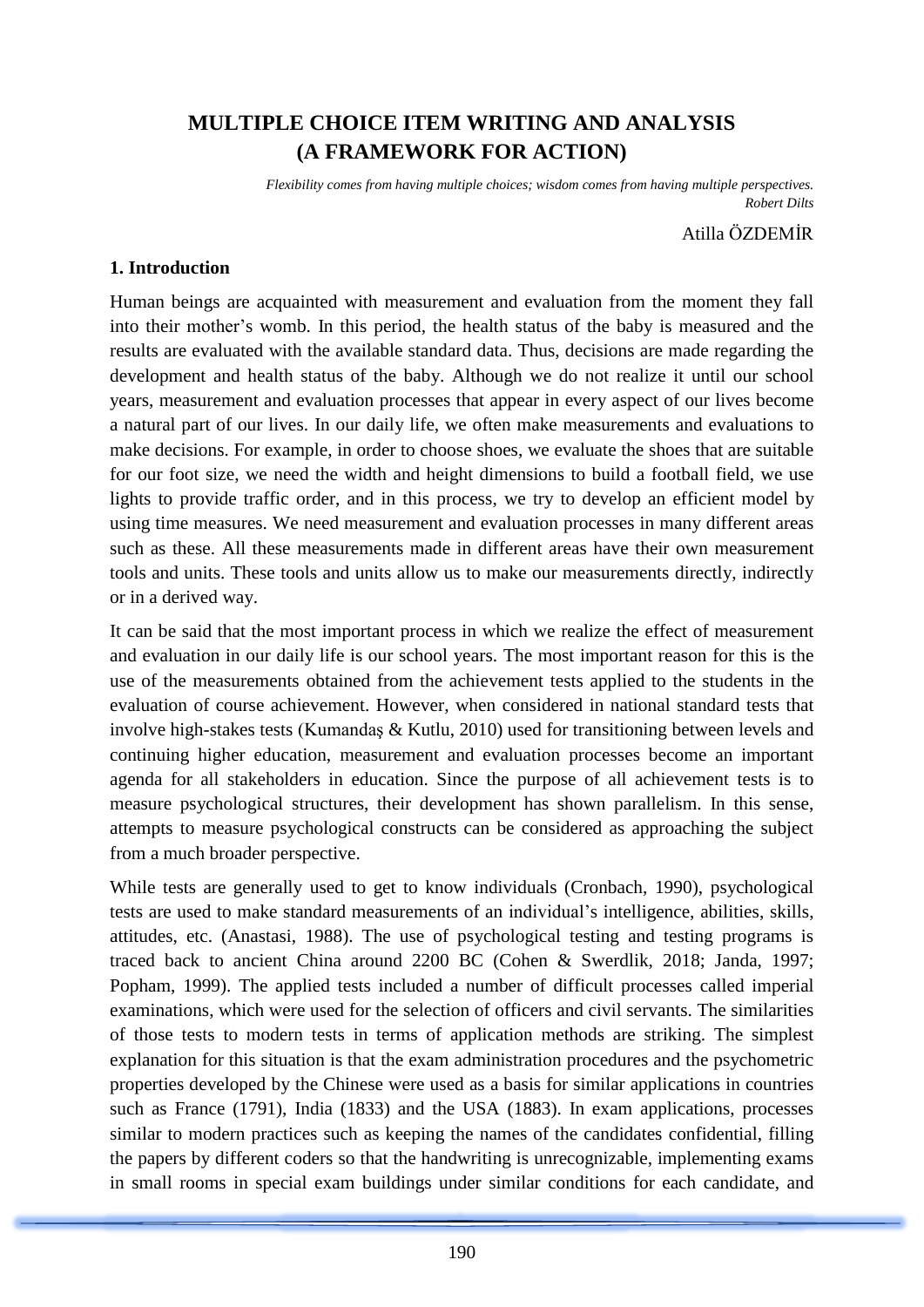employing at least two independent evaluators when evaluating exam papers have been developed. (Bowman, 1989; Cohen & Swerdlik, 2018).

Tests that have been applied since ancient China can be considered in 3 different ways; the first is the purpose of the test, the second is the content of the test, and the third is how the test content is applied. The use of tests has become widespread in many areas, including clinical, counseling, geriatric, workplace and military purposes. In educational environments, it is still frequently used in the measurement of cognitive, affective and psychomotor areas such as intelligence, achievement, attitude, coordination skills. Moreover, it is seen that certain standards regarding test environments have been established from the past to the present and special exam buildings similar to today's buildings have been built (Bowman, 1989; Cohen & Swerdlik, 2018; Wainer, 1987).

It is seen that the test contents differed by shifting from verbal tests to written tests in the process. While the official exams were administered orally at the University of Bologna (1219), a similar practice was also used in the recruitment of students at the University of Oxford (1639) (Janda, 1997). In this sense, it can be stated that the establishment of examination systems in universities relatively fell behind. Horace Mann has made some criticisms about the limitations of oral exams (Madaus, 1988). In the mid-1800s, Horace Mann was the secretary of the Massachusetts State Board of Education and was aware of the increasing student enrollment due to immigration. He considered that it was important to establish a common public-school system so that the current system would allow incoming immigrants to be successful. For this, he argued that standardizing curriculum and instruction would reduce the difficulties faced by the growing student population (Smith, 2002). At Mann's direction, in 1845, the Boston School Committee used written essay exams instead of the oral exams to which students were accustomed (Rothman, 1995). Mann stated that the written exams should be applied, and thus, the subjective question selection problem that may arise in oral exams will be eliminated. Written exams had important advantages such as a standardized process for each student, being able to ask more questions, and reducing chance errors. Horace Mann believed that regular written examinations could be valuable tools for comparing the quality of teaching among schools (Caldwell & Courtis, 1925; Madaus & O'Dwyer, 1999). Thus, in the middle of the  $19<sup>th</sup>$  century, the use of written exams for university entrance became widespread both in America and Europe.

In addition, towards the end of the same century, the fact that psychology became a separate discipline and studies of many scientists such as Darwin, Galton, Cattel, Herbart, Weber, Fechner, Wund, Locke in the fields of individual differences and psychophysics increased the importance of tests (Özgüven, 2007; Wainer et al, 2000). The influence of these studies, especially Galton's works, extends to the present day. Influenced by his cousin Charles Darwin's work 'On the Origin of Species', Galton wrote the book 'Hereditary Genius' and his ideas on the genetic transmission of intelligence have been influential in modern psychology, educational sciences and many other fields since then (Gillham, 2001). As Galton was never satisfied with the problem until he found methods that would express the problems he dealt with in numbers and analyze them statistically, his studies had an important place in the fields of measurement and statistics. Belgian statistician Adolph Quelet is the first person to use statistical method and the normal probability curve (bell curve) in social sciences (Schultz &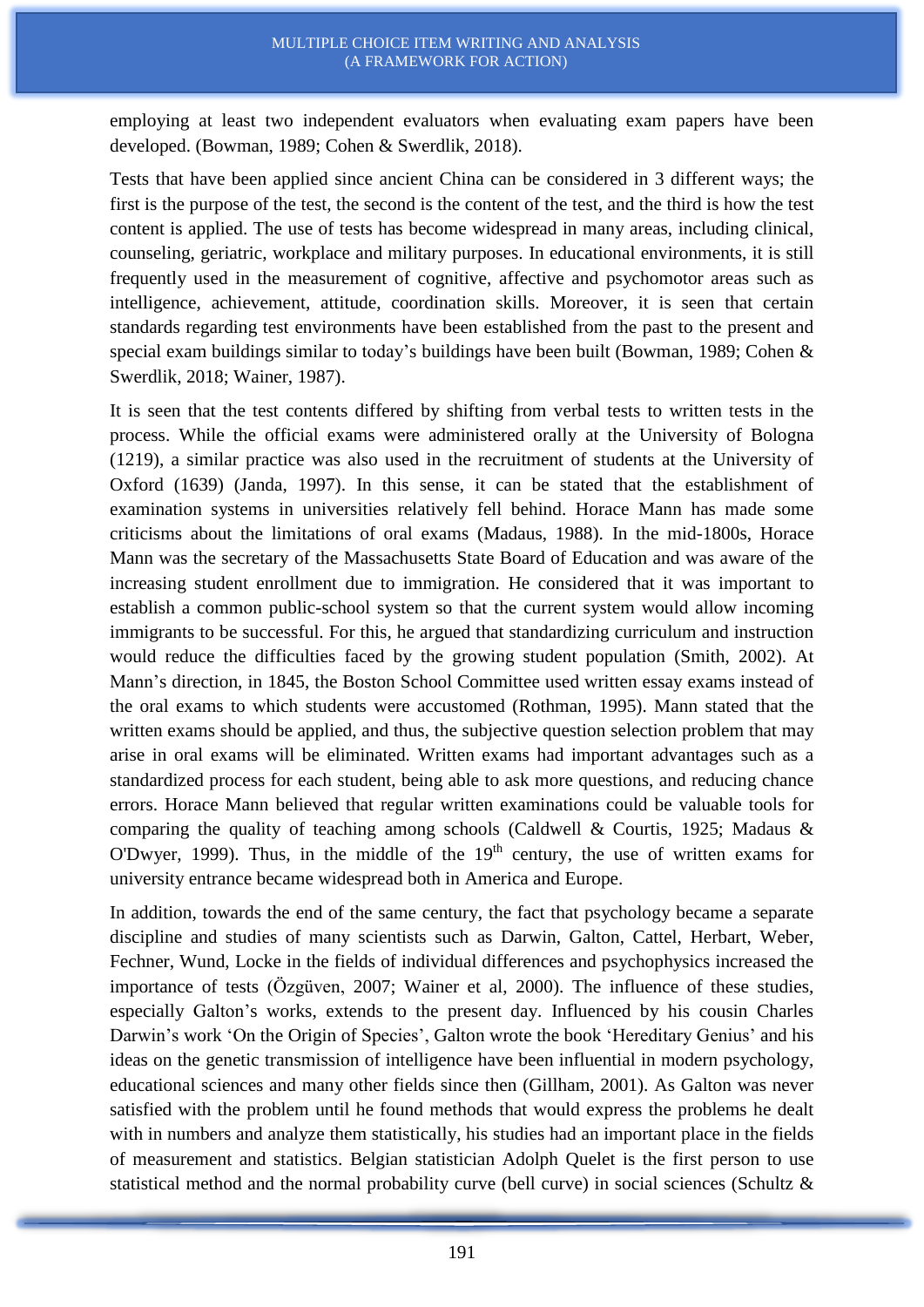#### MULTIPLE CHOICE ITEM WRITING AND ANALYSIS (A FRAMEWORK FOR ACTION)

Schultz, 2011). In addition, with the work of Galton, the foundations of asking questions such as 'Rating scales' and 'Questionnaire', which are frequently used today, were laid. The widespread use of psychological tests increased gradually with the publication of the intelligence test developed by the French psychologists Alfred Binet and Dr. Th. Simon (1905) at the beginning of the  $20<sup>th</sup>$  century (Kite, 1915). While all of the Binet intelligence tests and revisions were individual tests that could be applied to adults, after a while, a group of tests was prepared for school children's norms by Pyle (1913) (Boake, 2002). In the World War I that took place in the same period, a commission was established by the American Psychological Association (APA) upon the request of the US army to divide its soldiers into various classes during the war. This commission asked Arthur Otis, who was also a student of Lewis Terman, who created the first group intelligence test, for help in dividing the soldiers into various classes. Arthur Otis prepared the 'Army Alpha' group tests for the literate and the 'Army Beta' group tests for the illiterate (Bell, 1921; DuBois, 1970; Gregory, 2015; Janda, 1997; Otis, 1920).

With these developments, from the beginning of the  $20<sup>th</sup>$  century, formal education institutions at the level of primary education became widespread. As a result, emphasis has been placed on measuring individual achievements. As a consequence of the rapid rise of the American industry in this process, Frederick Winslow Taylor's standardization-based structure, which prioritized the system in factories, was adopted by Edward Thorndike and formed the basis of school systems. On the basis of Thorndike's structure, adopting the view that 'quality is more important than equality', he adapted Taylorism to the education system to distinguish superior students from those below average (Rose, 2016). Thorndike was also influenced by Francis Galton in his practices. Thus, Thorndike had a great influence on the development of achievement tests in the process, and in the ongoing process, testing studies were also handled by disciplines other than psychology. Especially in the field of statistics, along with Spearman's studies in which he presented the basic principles of psychometry, many statistical algorithms have been put forward for the calculation and interpretation of the reliability coefficient (Aiken & Groth-Marnat, 2006).

In the early 1900s, it was seen that both statistical studies on test processes and different types of tests emerged in order to measure performances related to different skills (Burt, 1911; 1972; Gooddenough, 1926; Lowell, 1919; Porteus, 1915; Woodworth, 1910). With these developments, tests started to be applied collectively, not individually, and the use of multiple-choice tests became widespread with group tests. This was first implemented in the USA in 1901 in the university entrance exam, and in the ongoing process, a committee was established on this subject and an aptitude test called 'Scholastic Aptitude Test' (SAT) was developed and started to be used in 1926. The use of the test has become increasingly widespread and has begun to play an effective role not only in university entrance but also in granting scholarships (Wainer et al, 2015). Today, many universities in the United States use secondary school grades, scores from talent and achievement tests such as SAT (Scholastic Aptitude Test), GRE (Graduate Record Examination) and GMAT (Graduate Management Admission Test). While letters of recommendation are also considered in this process, some universities may also apply a separate selection exam in addition to these documents (Erdoğan, 2003).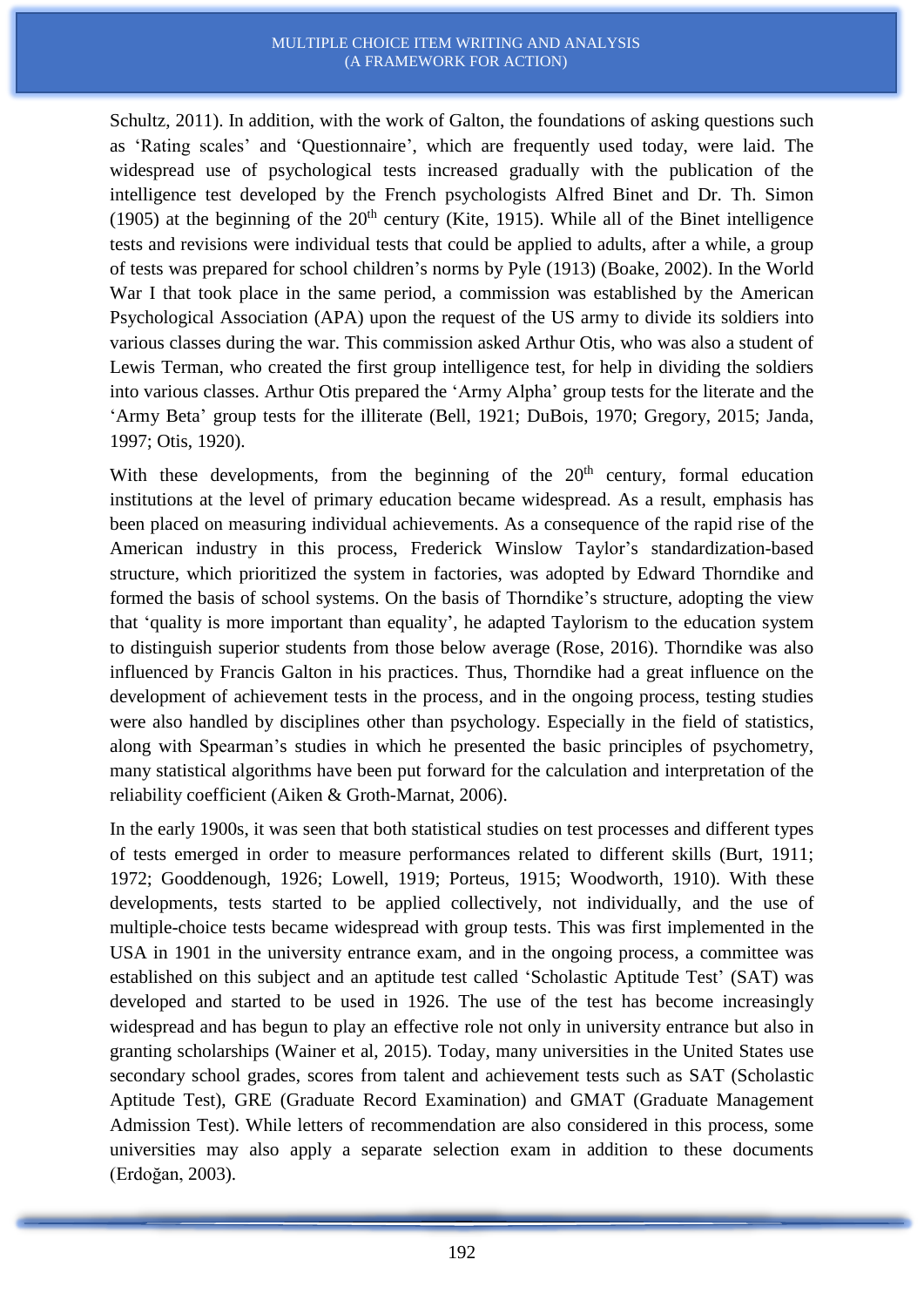A similar situation was experienced during the transition process to higher education in Turkey. As a result of the increase in the demand for higher education, the process started with a central examination in Ankara University in 1964 and the Interuniversity Selection and Placement Center (ISPC) was established in 1974, and the central examination system for student placement in all higher education institutions started. This center, which was established in 1982, took over the task of developing and implementing the central examination system under the name of Student Selection and Placement Centre (SSPC). The only thing that has not changed in the central exams since 1974 is that the exam questions are multiple-choice items. Although the use of multiple-choice items in tests provides great advantages, it is criticized for its negative effects on pre-university education (Eşme, 2014).

### **2. Historical Development Process of Multiple-Choice Tests**

Although the development of psychological tests can be traced back to before Christ (Table 1), the use of the multiple-choice item format has managed to become one of the most valid and popular test formats for the evaluation of knowledge.

| Year             | <b>Occurring Event</b>                                                                                                                                                                                                                                                                                                                                                                                             |  |  |
|------------------|--------------------------------------------------------------------------------------------------------------------------------------------------------------------------------------------------------------------------------------------------------------------------------------------------------------------------------------------------------------------------------------------------------------------|--|--|
| <b>B.C. 2200</b> | It is known that the proficiency test is applied in China. The civil servants of the empire were<br>evaluated periodically.                                                                                                                                                                                                                                                                                        |  |  |
| <b>B.C. 400</b>  | Plato advises people to work in jobs that are consistent with their skills and knowledge—an idea<br>that will be echoed by psychologists, human resources professionals, and parents for ages.                                                                                                                                                                                                                     |  |  |
| 1734             | Christian von Wolf is the author of two books, Experimental Psychology (Psychologia Empirica,<br>1732) and Rational Psychology (Psychologia Rationalis, 1734), which envisioned psychology as<br>a science. Von Wolf, a student of Gottfried Leibniz, put emphasis on the idea of perceptions<br>below the level of awareness, which was Leibniz's thesis, thus predicting Freud's idea of the<br>unconsciousness. |  |  |
| 1829             | English Philosopher James Mill, in his Analysis of the Phenomena of the Human Mind,<br>suggested that intelligence consists of emotions and thoughts. Mill envisioned an approach called<br>structuralism that aims to reveal the basic components that make up the mind in experimental<br>psychology.                                                                                                            |  |  |
| 1845             | Printed exams were used for the first time by the Boston School Committee under the guidance<br>of educator Horace Mann.                                                                                                                                                                                                                                                                                           |  |  |
| 1864             | George Fisher, a British teacher, constructed a series of assessments of simple questions and<br>answered the test questions as a guide for assessing students.                                                                                                                                                                                                                                                    |  |  |
| 1869             | Sir Francis Galton, cousin of Charles Darwin, published 'Hereditary Genius', which had an<br>important place in (a) the claim that genius was hereditary, and (b) the use of the statistical<br>technique, which Karl Pearson would later call correlation. Galton would later make many<br>different contributions to measurement with his discoveries and innovations.                                           |  |  |
| 1890             | American psychologist James McKeen Cattell coined the term mental testing in a publication.<br>Cattell would go on to establish several publications, notably the Journal of Science and<br>Psychology. In 1921 he formed the Psychology Association for the 'beneficial use of<br>psychology'.                                                                                                                    |  |  |
| 1892             | Psychiatrist Emil Kraeplin, working with Wundt, planned a research in which he used a word<br>association test. Also, in 1892, the American Psychological Association (APA) was formed with<br>31 members, mainly thanks to the efforts of its first president, G. Stanley Hall.                                                                                                                                   |  |  |
| 1904             | Charles Spearman, a student of Wundt in Leipzig, began to lay the groundwork for the concept of<br>test reliability. Spearman also began to establish the mathematical framework of factor analysis.<br>E. L. Thorndike's 'An Introduction to the Theory of Mental and Social Measurements', the first<br>essential test book on educational measures, was published.                                              |  |  |

**Table 1:** Historical Development Process of Psychological Tests\*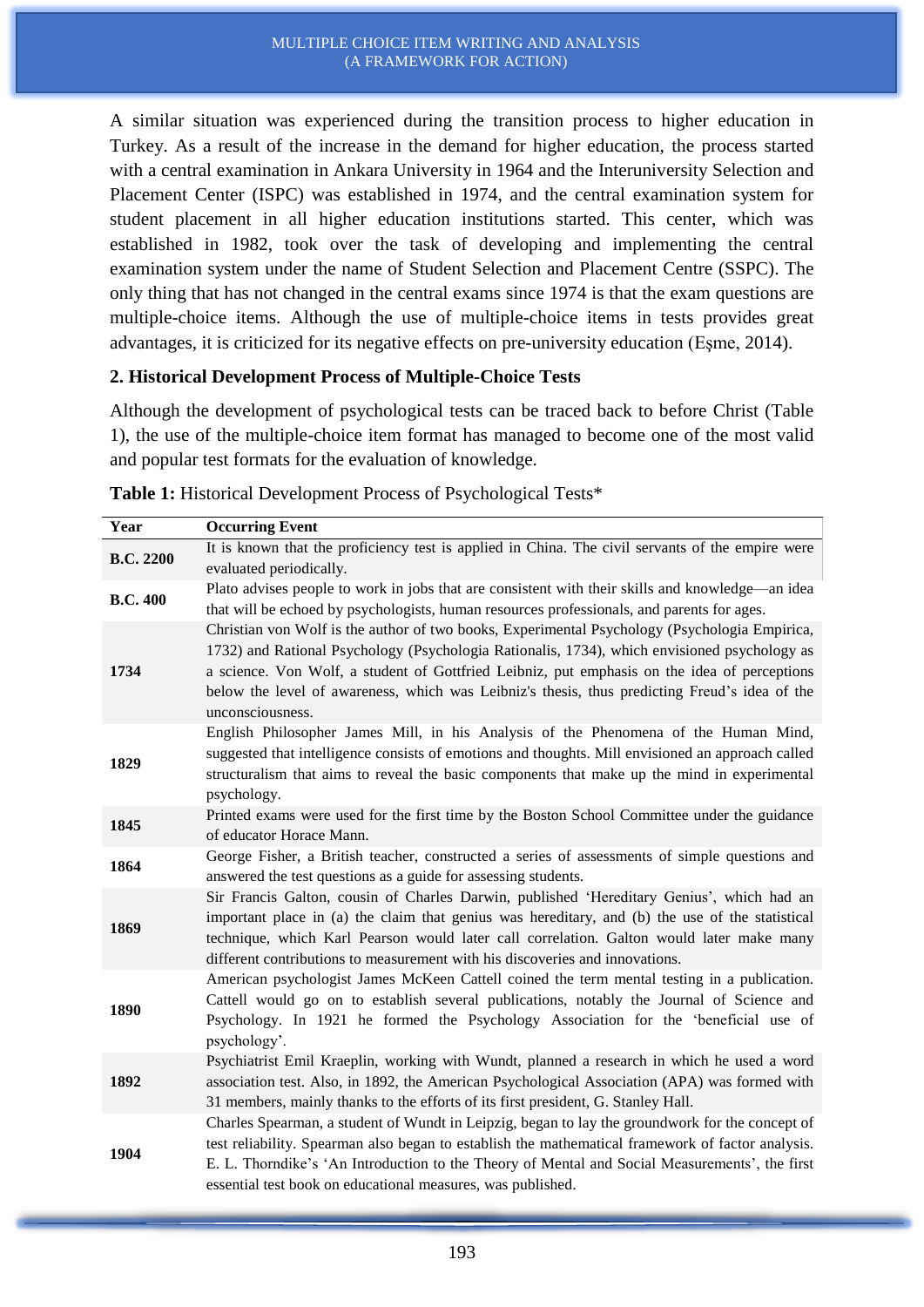#### MULTIPLE CHOICE ITEM WRITING AND ANALYSIS (A FRAMEWORK FOR ACTION)

| 1905 | Alfred Binet and Theodore Simon published a 30-item 'intelligence scale', developed in Paris to<br>help identify school-aged children with intellectual disabilities. The concept of measuring<br>intelligence was accepted by readers around the world.                                                                                                                                                                                                |
|------|---------------------------------------------------------------------------------------------------------------------------------------------------------------------------------------------------------------------------------------------------------------------------------------------------------------------------------------------------------------------------------------------------------------------------------------------------------|
| 1908 | A revision of the Binet-Simon intelligence test was published.                                                                                                                                                                                                                                                                                                                                                                                          |
| 1910 | In his article 'Handwriting', E. L. Thorndike developed the 'Children's Handwriting Scale', one<br>of the first standardized tests to include arithmetic, handwriting, language, and spelling. This<br>article contained 16 handwriting examples ranked by skill level.                                                                                                                                                                                 |
| 1914 | The World War I contributed greatly to test-enforcement studies, as thousands of soldiers had to<br>be selected very quickly for mental function and emotional disposition. Alpha and Beta (first<br>group intelligence tests), used as exams in the army, were structured and applied on newly<br>recruited soldiers.                                                                                                                                  |
| 1916 | After years of research, Lewis M. Terman at Stanford University published the Stanford Revision<br>of the Binet-Simon Intelligence Scale. This American adaptation and revision of the test, first<br>developed in France, would become commonly known as the Stanford-Binet.                                                                                                                                                                           |
| 1926 | The Council of Higher Education supported the development of the Scholastic Aptitude Test<br>(SAT) and applied the test for the first time.                                                                                                                                                                                                                                                                                                             |
| 1927 | Carl Spearman published two-factor theory of intelligence in which he assumed the general<br>intelligence factor (g) and specific components of general intelligence. Also, in 1927, German<br>neurologist Kurt Goldstein began a study on brain-damaged soldiers in World War I. Many of<br>these tests examined the ability to make inferences.                                                                                                       |
| 1931 | L. L. Thurstone published Multi-Factor Analysis, a landmark study that had far more impact than<br>statistical analysis; this had the effect of focusing research attention on cognitive abilities.                                                                                                                                                                                                                                                     |
| 1939 | While working at Bellevue Hospital in New York City, David Weschler introduced the<br>Weschler-Bellevue Intelligence Test, which was developed to measure adult intelligence. This<br>test would later be revised and become the Wechsler Adult Intelligence Test. Subsequently,<br>additional Wechsler tests used for children and preschoolers would be developed and periodically<br>revised.                                                        |
| 1940 | The World War II brought about the urgent need for a tool to be used to qualify for recruitment.<br>In the same year, psychologist Starke R. Hathaway and psychiatrist/neurologist John Charnley<br>McKinley published their first newspaper article on the test they were developing, now known as<br>the Minnesota Multiphasic Personality Inventory.<br>Lee Cronbach developed the alpha coefficient to measure the reliability of tests. Cronbach's |
| 1951 | formula was a modification of the KR-20 (the twentieth formula of George Frederic Kuder and<br>Marion Webster Richardson). Conceptually, Cronbach's alpha calculated the mean of all possible<br>split-half test correlations corrected by the Spearman-Brown formula.                                                                                                                                                                                  |
| 1954 | Swiss psychologist Jean Piaget published an original and influential study on cognitive<br>development in children.                                                                                                                                                                                                                                                                                                                                     |
| 1970 | The use of computers increased in the design, management, conclusion, analysis and evaluation<br>of tests.                                                                                                                                                                                                                                                                                                                                              |
| 1971 | It was decided to use tests in job applications (USA).                                                                                                                                                                                                                                                                                                                                                                                                  |
| 1980 | Frederic M. Lord's book, 'Applications of Item Response Theory To Practical Testing Problems'<br>was published. This book became a pioneering work in the field, just like the earlier works in the<br>field by American Psychometrist M. W. Richardson (1891-1965), Danish psychometrist Georg<br>Rasch (1901-1980), and others.                                                                                                                       |
| 1985 | The Standards for Educational and Psychological Testing was published.                                                                                                                                                                                                                                                                                                                                                                                  |
| 1998 | An article by Anthony Greenwald et al. in the Journal of Personality and Social Psychology<br>presented a methodology for measuring implicit cognition through the implicit-association test.                                                                                                                                                                                                                                                           |

\* Some selected events are given in chronological order. (Source: Aiken& Groth-Marnat, 2006; Cohen & Swerdlik, 2018)

Table 1 shows that the multiple-choice test format was first used during the World War 1 in the Army Alpha test, which was used by the US Army to classify 1.5 million soldiers for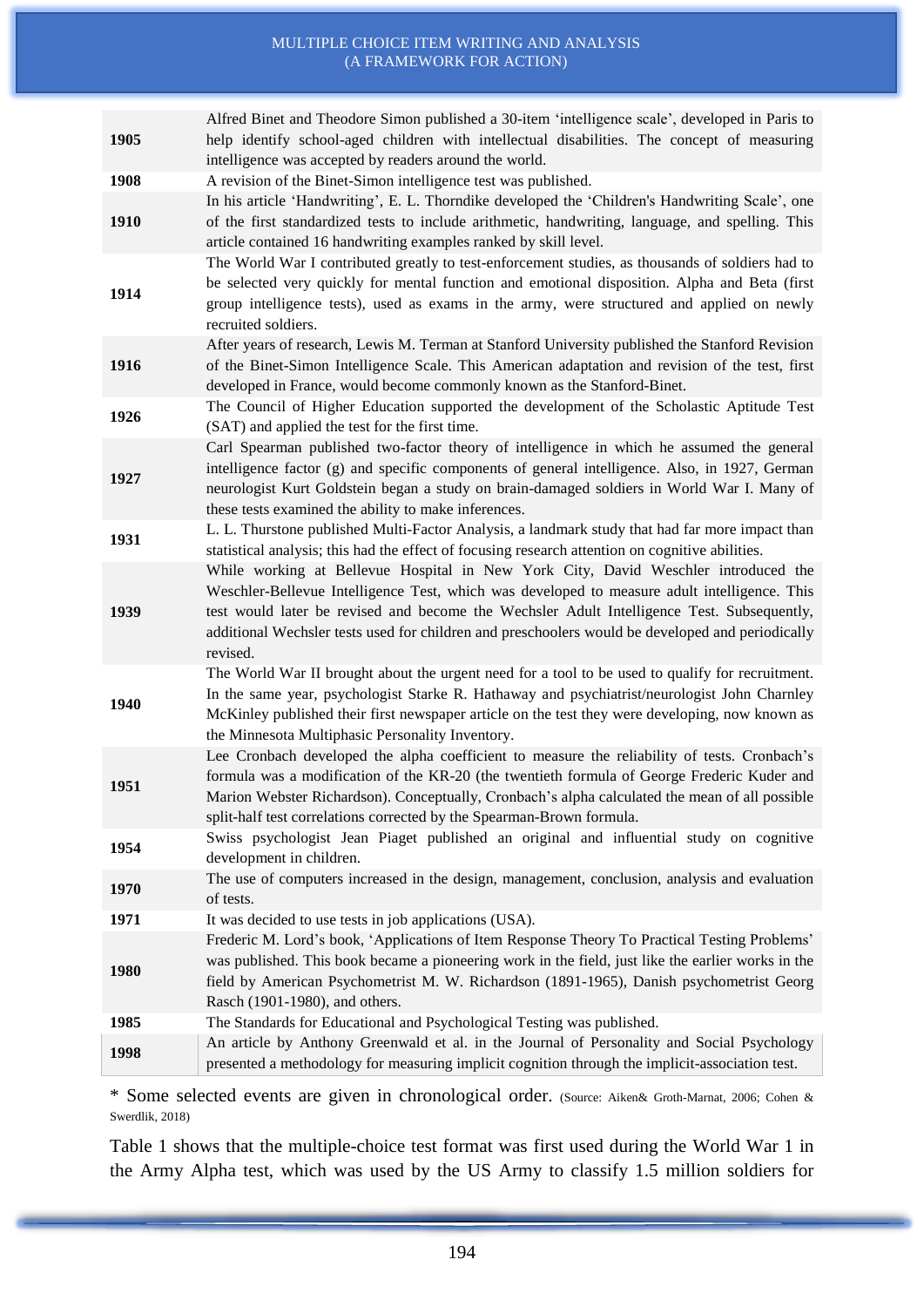military purposes (Downing, 2006). Today, multiple-choice items are widely used in a variety of settings, including school tests, university exams, professional aptitude tests, and even TV quiz shows. Undoubtedly, the most important reason why multiple-choice tests have such a wide usage area is their objective evaluation (Baker, 2001).

From a historical perspective, the reason for the dependence on the use of traditional multiplechoice exams is clear. Professor Wood of Columbia University participated in a collaboration with IBM engineers in 1934 to develop a mechanical test scoring machine. The first model was developed by science teacher R. Johnson. "The developed machine adopts the logic of reliably reading the marking number of the graphite pencil, which conducts electricity at predetermined positions on a piece of paper, from an ammeter" (Kezer, 2013, p. 12). As a result of this, costs decreased due to the labor required in scoring other question types, at the same time, exam booklets were reused, and testing programs were developed with the ability to conduct exams for large groups at the same time. As a result of these developments, it has become inevitable to adhere to the multiple-choice question type in exams. For these reasons, multiple choice items are mostly preferred in high-risk exams/assessments (high-stakes tests/testing/assessment) (Kumandaş & Kutlu, 2010). High-risk exams are used for exams that have very important results for individuals, such as transitioning to a higher grade or higher education, and thus, causing anxiety (Başaran, 2005; Casbarro, 2004; Cizek, 2001; Orfield & Wald, 2000; Özer- Özkan & Turan, 2021; Resnick, 2004). In this sense, such exams as HSES/LGS (High School Entrance System), BPT/TYT (Basic Proficiency Test), FPT/AYT (Field Proficiency Test), PPSE/KPSS (Public Personnel Selection Exam), APPEEE/ALES (Academic Personnel and Postgraduate Education Entrance Exam), FLPT/YDS (Foreign Language Proficiency Test), MSE/TUS (Medical Specialization Exam) can be identified as high-risk exams. The most obvious common feature of these exams is that the exam questions in each of them consist of multiple-choice items. High-risk exams also significantly affect inclass assessments. In his study, Sınacı (2019) examined teacher-made exams held before and after TEOG (central joint exam for transition from primary to secondary education) and found that in some schools, teacher-made exams conducted before TEOG included questions and scoring that were not similar to TEOG's, while teacher-made exams conducted after TEOG showed a higher correlation with TEOG. He stated that the placement scores obtained from the TEOG were not calculated fairly since the results of teacher-made exams were tried to be equated to TEOG results. In the study conducted by Özdemir et al. (2021), a total of 60 exam papers were examined in 4 different courses, including Turkish, Mathematics, Science and Social Studies courses. It was found that 833 (51%) of 1632 questions in total were prepared in multiple-choice format. As a result, it can be stated that teachers have to plan an examoriented course content and build their teaching on multiple-choice questions (Çetin & Ünsal, 2019).

Despite the widespread use of traditional multiple-choice items (MC), it has been observed that there are some limitations. Two of the most obvious ones are test wiseness and cheating. These are the limitations that negatively affect the psychometric properties of the test when there are measures other than the information that a test wants to measure. It is possible to present the advantages and disadvantages of traditional multiple-choice items as in Table 2.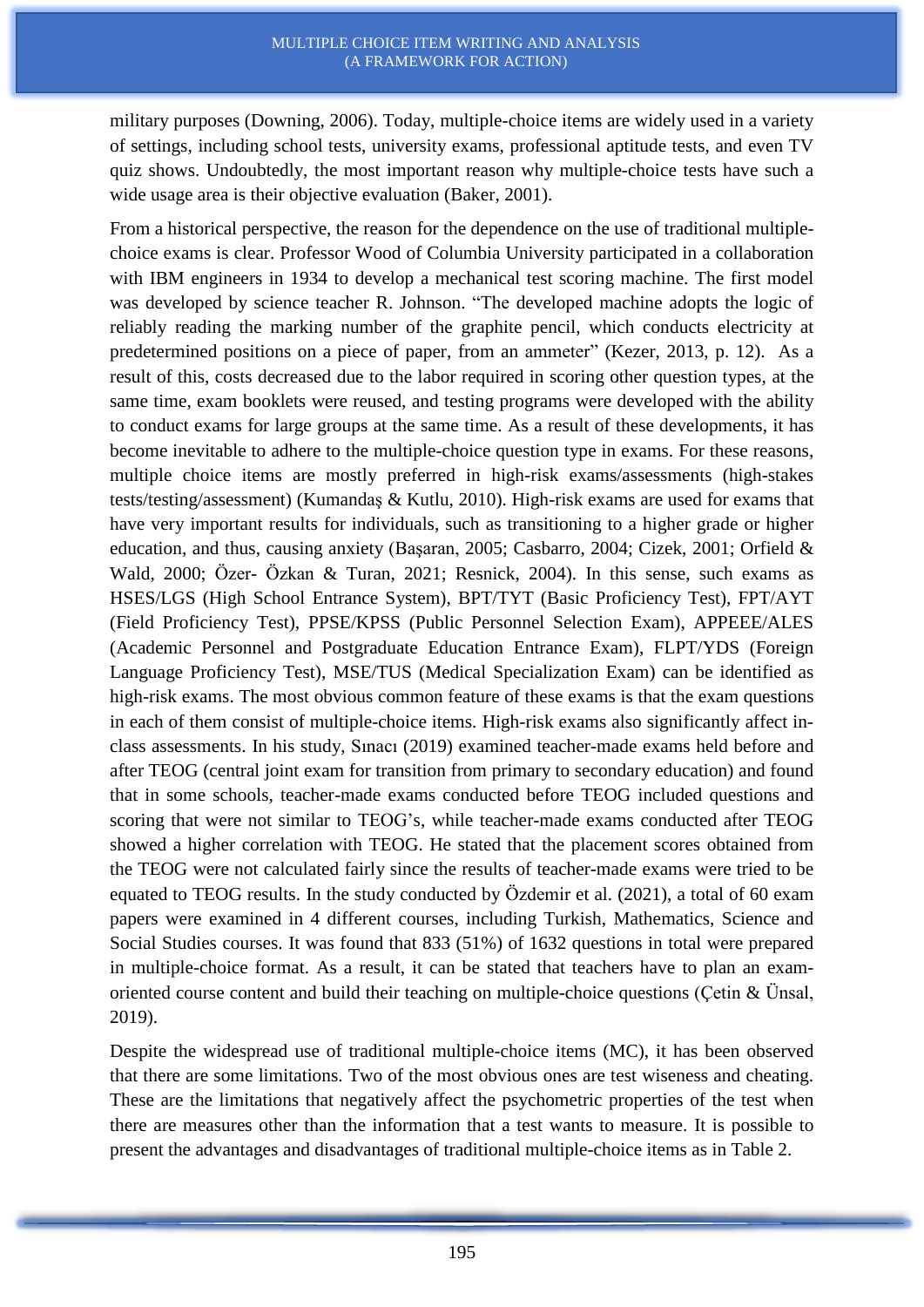| <b>Advantages</b>                                                                                                | <b>Disadvantages</b>                                                                                                                                                                                                            |  |
|------------------------------------------------------------------------------------------------------------------|---------------------------------------------------------------------------------------------------------------------------------------------------------------------------------------------------------------------------------|--|
| High content validity.                                                                                           | Students can answer the questions correctly by<br>chance.                                                                                                                                                                       |  |
| Difficulty of the question can be modified by<br>changing the options.                                           | Since the answers are scored correctly or incorrectly,<br>it is not possible to distinguish between students who<br>have no knowledge about the subject and those who<br>have partial knowledge.                                |  |
| Rating is objective.<br>Thus,<br>high<br>reliability<br>measurements can be made.                                | Since factors such as reading speed in questions with<br>long question stems will be included in the<br>measurement process, students with different reading<br>speeds at the same knowledge level may get different<br>scores. |  |
| With item analysis, detailed statistics on items and<br>options can be obtained.                                 | It is difficult to measure behaviors related to the<br>higher levels of Bloom's taxonomy.                                                                                                                                       |  |
| Can be applied to large groups as it can be read<br>quickly with the help of machines.                           | Familiarity with the test and cheating are relatively<br>easy compared to other types of tests.                                                                                                                                 |  |
| Can be used at all educational levels.                                                                           | Designing a good one is difficult and takes a long<br>time.                                                                                                                                                                     |  |
| Since it consists of many questions, it is a wide-<br>ranging exam with the highest validity and<br>reliability. | Adjusting the difficulty level of questions requires<br>expertise.                                                                                                                                                              |  |

### **Table 2:** Advantages and Disadvantages of Traditional Multiple-Choice Items

(Source: Atılgan vd., 2009; Baykul, 1999; Chatterji, 2003; Karataş et al., 2003; Kline; 2000; Kubiszyn & Borich, 1996; Miller et al., 2012; Özgüven, 2011; Murphy & Davidshofer, 2005; Turgut & Baykul, 2010)

Although there are various types of multiple-choice items, the most frequently used ones are traditional multiple-choice items. In addition, there are matched multiple choice items, alternative choices, best answer items, broad matched items, true-false items, complex multiple-choice items, multiple true-false items, content-dependent item sets, and discrete multiple-choice item types (Foster & Miller, 2009; Haladyna, 2004).

In the following section, the traditional multiple-choice item type, which is frequently used in large-scale and classroom measurements, is emphasized.

### **3. Writing Traditional Multiple-Choice Items**

Traditional multiple-choice items basically consist of two parts: question stem and options. It is possible to detail these two parts as in Figure 1.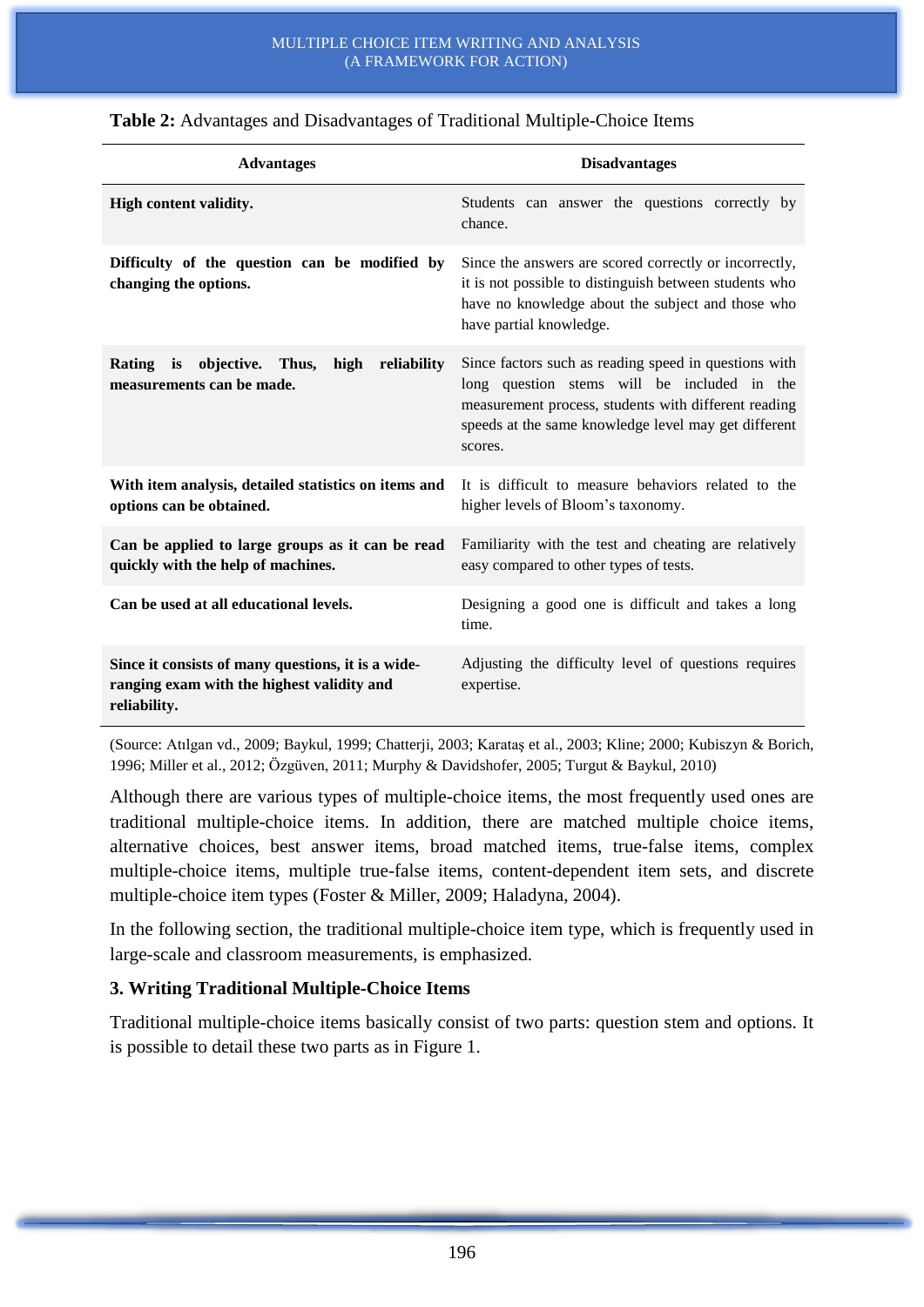#### MULTIPLE CHOICE ITEM WRITING AND ANALYSIS (A FRAMEWORK FOR ACTION)



### (2021 YDT/ İNG)

**Figure 1:** Traditional Multiple-Choice Test Item Structure

Figure 1 demonstrates that the multiple-choice item consists of a question stem and options with one of them being the correct answer. In general, items are prepared with three (primary school), four (secondary school) and five (high school and above) options. The main purpose of this is to reduce chance factor, to distinguish students who do not have the expected information about the item or who do not know the correct answer.

Although the classical multiple-choice item seems like a simple structure, the usage areas of the tests in which these items are used are very wide. Such a situation reveals a number of basic features that should be considered for the preparation of multiple-choice tests. These features can be briefly listed as follows (Başol, 2013; Doğan, 2007; Güler, 2012; Haladyna, 1996; Haladyna et al., 2002; Otbiçer, 2004; Öncü, 2003; Özçelik, 1997; Turgut & Baykul, 2012):

1. The question stem should be prepared to measure a single outcome and should clearly state what the problem to be answered is.

2. Necessary information should be given only for those who have the measured gain in the question stem. Unnecessary, clue-like information and questions whose answers may vary from person to person should be avoided.

3. Each item should focus only on a single mental skill, rather than complex chains of behaviors and skills. Traps should be avoided.

4. The test items should be written in a clear language; the expression should be precise and should not allow for different interpretations. Words that will change the meaning of the sentence, such as 'often', 'sometimes', 'rarely', lead to different interpretations instead of giving certainty to the item. Provided that the item is kept clear, it should be tried to be expressed in a minimum of words.

5. The information given in the question stem must be scientifically correct and consistent, and must have a clear correct answer.

6. The difficulty level of the test items should be kept well below the average reading ability of the group that will answer the test.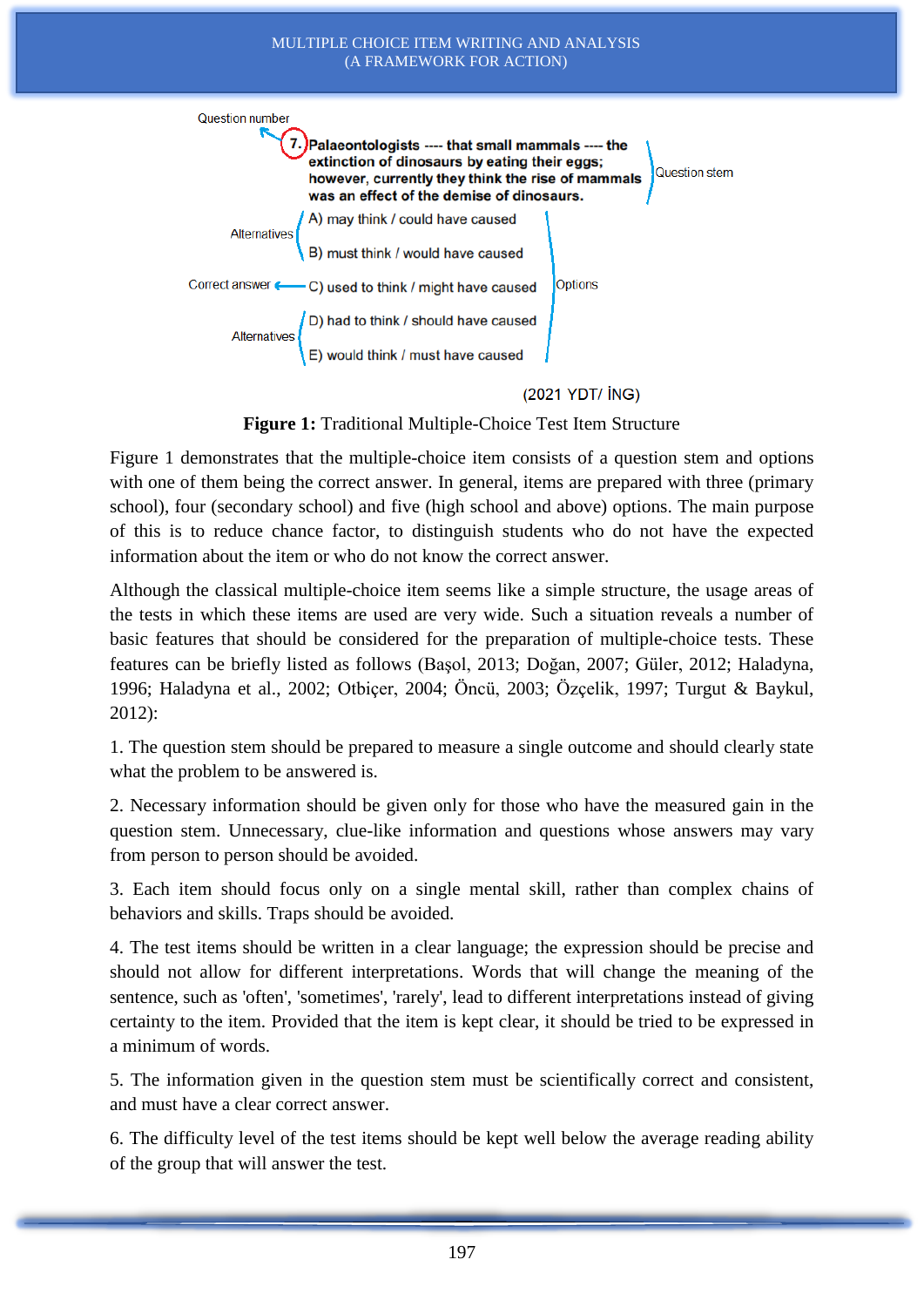7. Written sources such as test items and other written materials to be used in the tests, textbooks, etc. should not be used verbatim.

8. The test item should not ask for trivial details. Otherwise, perfect but equally invalid items can be created.

9. The items in the same test should not contain clues that will enable one other to be answered.

10. The options should be compatible with the question stem in terms of meaning and grammar. The lengths of the options should be close to each other.

11. Options should be similar in wording, length and scope. In terms of sentence structure, if the wrong options do not resemble the question stem or the correct option is more similar to the question stem, it will be easier for the respondents who do not have the expected information to select the correct one. The options should be independent of each other and one should not include the others.

12. In items where options can be put in order, their placement in the options must be in a certain order. For example, numeric options should be given in ascending or descending order.

13. The number of options should be appropriate for the level of the student to which the test is addressed. For example, three options in primary school; four options in secondary school; five options are recommended for high school and above. The number of options for all items in a test must be the same.

14. While writing the options, it is recommended to use capital letters so that they can be noticed more easily by the student. Also, the options should not be overlapping, and one option should not cover the other.

15. The options should not include 'all' and 'none'; because these are attractive answers. Especially in questions asking 'the most correct' answer, 'none' should not be included in the options as this situation creates an expression disorder. In addition, in the questions with the 'all' option, the person who is sure that the two answers are correct will easily select the 'all' option.

16. Distractors should attract those who do not know and those who know wrong just in accordance with their purpose. Distractors that confuse the ones who know the correct answer should be avoided. Misconceptions should be considered in the writing of distractors.

17. The difficulty of the item increases as the degree of closeness of the distractors to the correct answer increases. Item difficulty is adjusted according to the purpose of the test. Therefore, the degree of closeness of the distractors to the correct answer should be adjusted according to the difficulty level of the test.

## **4. Calculation of Multiple-Choice Item Statistics**

There are stages in the preparation of a test in which multiple choice items are used. Basically, the process of preparing a test consisting of multiple-choice items consists of 5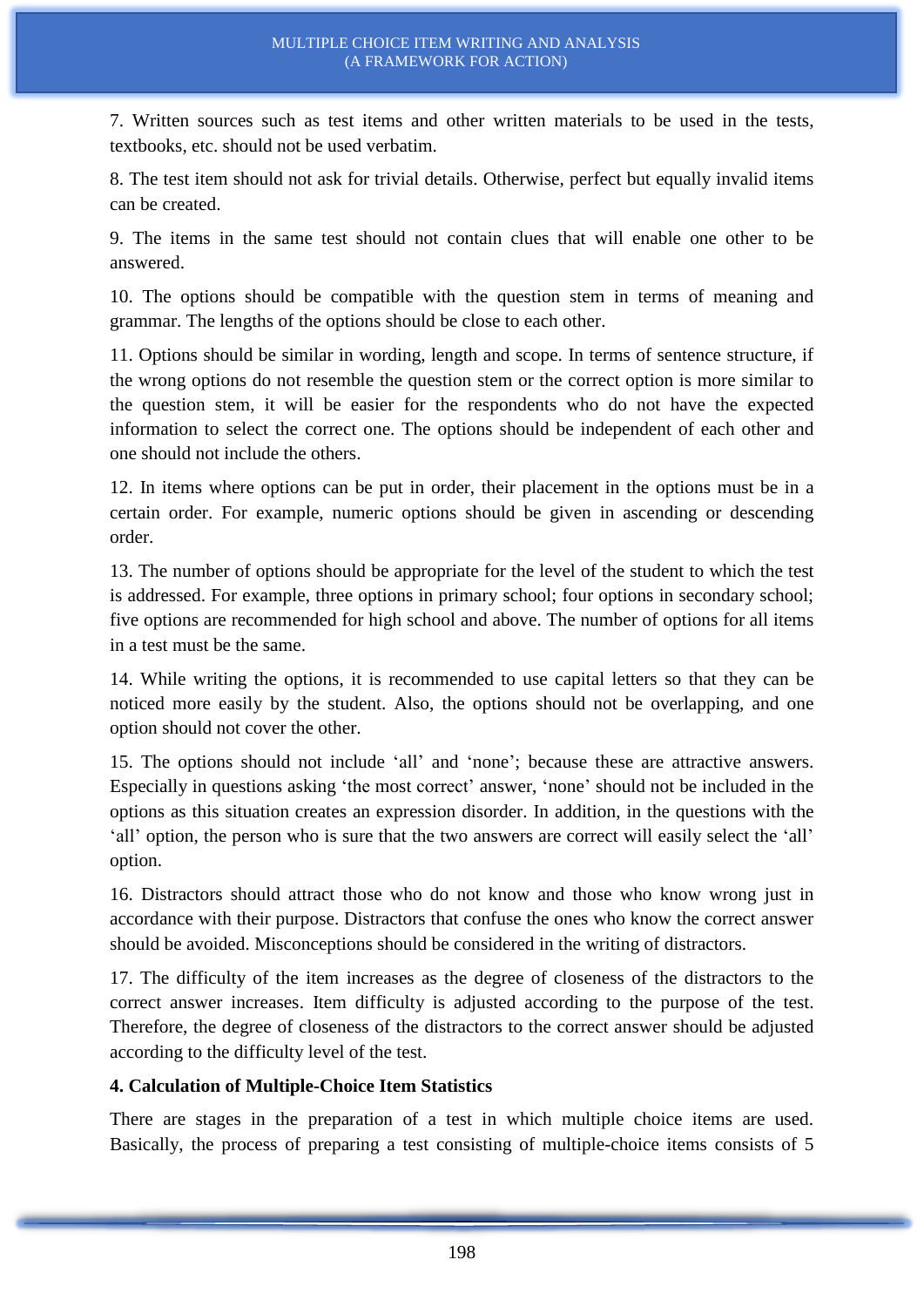basic stages (Airasian, 1994; Anastasia, 1988; APA, 1999; Haladyna, 1997; 1999; Kline, 1986; Özçelik, 1997):

1. Determining the purpose of the test (identifying learning deficiencies, measuring the level of success, evaluating the curriculum etc.)

2. The scope of the test and the behaviors to be measured (searching for resources on the subject, seeking expert opinion, textbooks etc.)

3. Writing test items (There must be at least one item measuring each achievement in the final form, more than one item should be prepared in the trial form)

4. Item proofreading (whether the item is qualified to measure the behavior to be measured, whether there is a scientific mistake, whether it is understandable in terms of language, whether there are grammatical/spelling mistakes, whether the test and items are defective in terms of technical features, etc.)

5. Trial form (The materials to be used are selected)

6. Creating the form (Items are placed in the form according to the group level to be applied. At this stage, typesetting, font, etc. procedures are completed. Pilot test is conducted and the statistical analysis stage is started)

7. Analysis of the measurements of the test (The reliability of the scores obtained from the test is analyzed.)

8. Item analysis (Item discrimination, item difficulty and distractor efficiency.)

9. Creation of the final test (The final test form is prepared as a measurement tool based on the statistical results obtained from the pilot test.)

## **5. Psychometric Properties of Multiple-Choice Tests**

In order for a test to be considered psychometrically adequate, it must be demonstrated by appropriate statistical methods that the test accurately measures the variable it aims to measure and that the results it gives are consistent (Cohen & Swerdlik, 2017). The psychometric values of the scores obtained from a multiple-choice test can be calculated by classical test theory (CTT) or item response theory (IRT). While calculations related to item response theory generally require large data (at least 500), classical test theory is preferred for small groups. In this study, calculations will be made with classical test theory.

The features that should be present in a test can be listed as reliability, validity and practicality.

*Reliability:* For a multiple-choice test to be reliable, its results must be consistently similar across different measures or on different raters. In addition, there should be consistency between the items of the test.

*Internal Consistency:* Internal consistency is an analysis that shows that test items consistently evaluate the same variable. In tests consisting of multiple-choice items and scored as 1-0 (true-false), one of the indicators of internal consistency is the statistically calculated KR-20-21 coefficients. The KR-20 coefficient and the Cronbach's alpha value are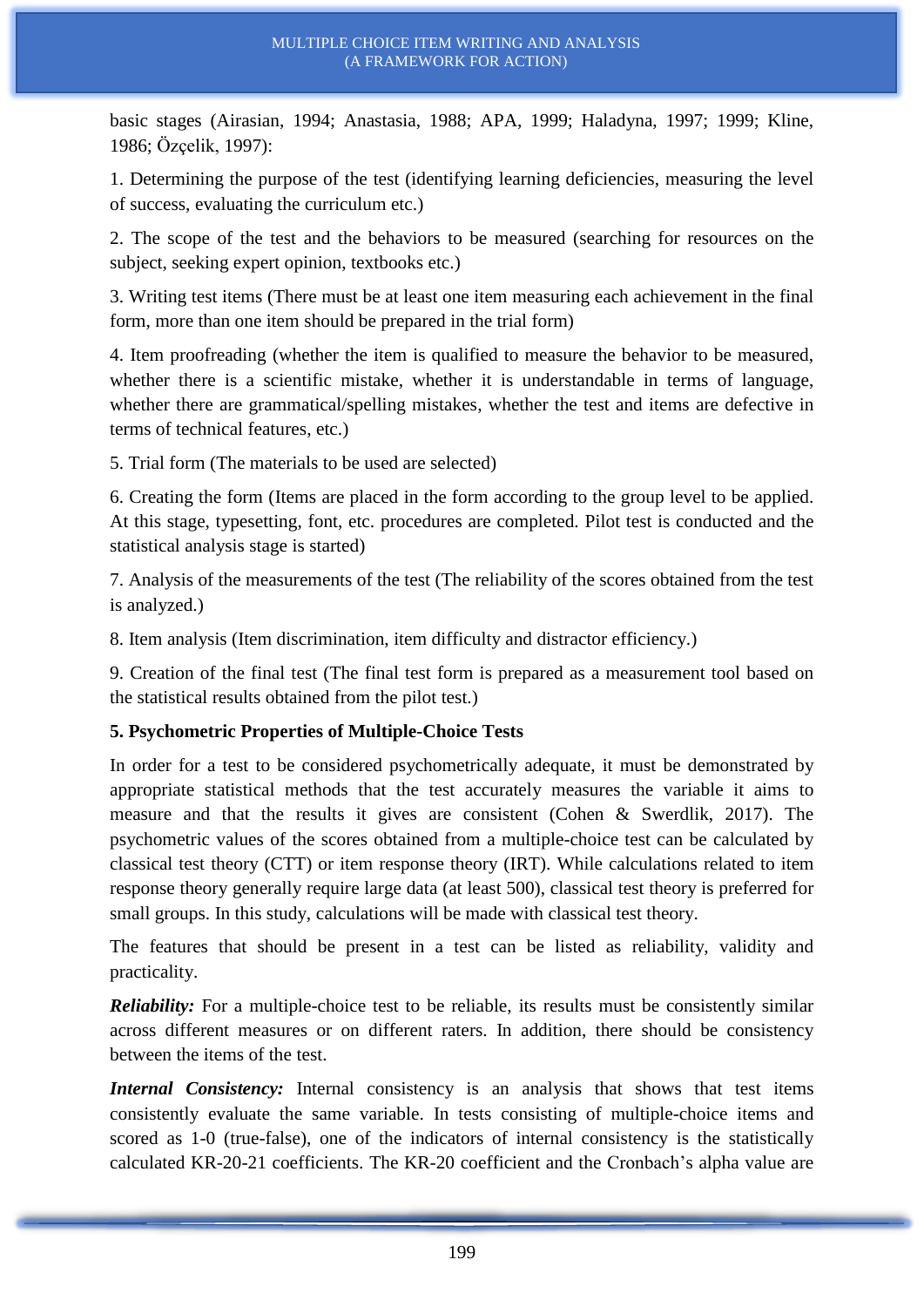equal. "The range of reliability measures are rated as follows: i) less than 0.50, the reliability is low, ii) between 0.50 and 0.80 the reliability is moderate and iii) greater than 0.80, the reliability is high" (Salvucci et al., 1997, p. 115). Another method that shows internal consistency is the correlation of the item score with the total score. Correlation of the items with the total score is expected to be 0.3 and above (Nunnally & Bernstein, 1994, p. 303). Similarly, the change in KR-20 value when the item is deleted is also important. If an item in a test is deleted and the internal consistency of the test increases significantly, then that item may be measuring a different variable than other items in the test (Field, 2003).

Factors to consider to enhance the reliability of a test:

- 1- As the number of questions increases, reliability increases.
- 2- Clearly understandable and answerable questions increase reliability.
- 3- Respondents should be encouraged to answer each question carefully and quickly.
- 4- The duration of the exam should be long enough for almost all students to answer all the questions.
- 5- Every exam should be scored in an objective way.
- 6- Difficulties should not be encountered during the implementation of the test.

**Validity***:* Validity is a concept that describes how well a test measures its purpose. A valid test can accurately measure the target variable.

*Content Validity:* The concept of content validity is related to the inclusiveness of the tests regarding the features associated with the variable it aims to measure. The first step in content validity is to collect theoretical information about the subject while developing the test and to create a table of specifications accordingly.

*Criterion Validity:* Criterion validity is a concept of how useful the test result is. Criterion validity is very important as it is the practical demonstration of whether the test measures the variable it aims to measure.

*Construct Validity:* Construct validity is a concept related to whether the test items form a structure suitable for the theoretical knowledge on the subject. It is necessary for the test items to form sub-dimensions and a structure as a whole that is compatible with the relevant theory.

*Face Validity:* Face validity is related to the test taker's ability to understand the characteristic that the test is intended to measure. Unlike other types of validity, it is determined by expert opinion rather than statistical calculations.

Factors to consider to enhance the validity of a test:

- 1- Each question should be prepared in such a way as to reveal and measure at least one of the behaviors we want to measure.
- 2- Each question should be prepared in a way that distinguishes those who have the target behavior we measure and those who do not.
- 3- After the question items are prepared, the opinions of the group teachers should be sought.
- 4- It is absolutely necessary to prepare the test reliably.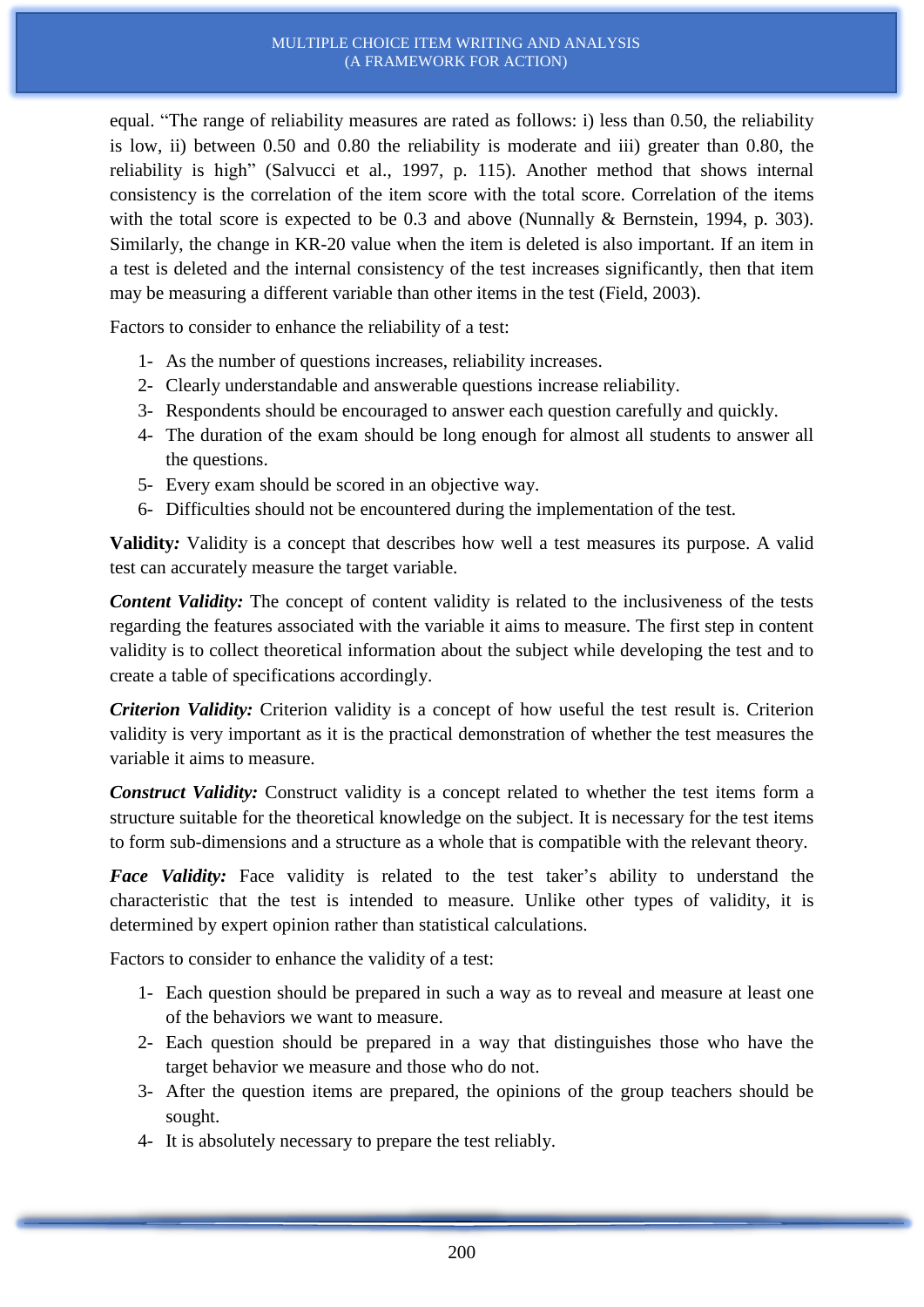- 5- The test should be prepared in a way that it is both inclusive and representative of the curriculum.
- 6- The questions should be neither too hard nor too easy.
- 7- The same questions should not be used for successive years without changing them.
- 8- Any mistake that may occur in the scoring of the papers will also reduce the validity.
- 9- Cheating also reduces validity.

If the reliability of a test is low, its validity is also low. However, a test with high reliability may not have high validity, even may have low validity. Therefore, reliability is a prerequisite for validity, but it is not sufficient on its own.

**Practicality**: Practicality is the concept of how much benefit a test provides compared to its cost.

### **6. Item Analysis in Multiple-Choice Tests**

In item analysis in multiple choice tests, three main topics will be focused on: item difficulty, item discrimination, and distractor efficiency.

**Item Difficulty Index (pj):** The difficulty of a test item is the ratio of the number of correct answers to the number of all respondents (Özçelik, 1997, p. 123). Item difficulty index is the percentage of answering the question correctly (Tekin, 1984). Item difficulty index (pj) takes values between 0 (zero) and 1. The closer the item difficulty index is to 0, the more difficult the item (question) is, and the closer to 1, the easier the item (question). The item difficulty index of a medium difficulty item (question) is between 0.40 and 0.60, and nearly half of the respondents are expected to answer the question correctly.

- $n_i$ : the number of people who answered the item correctly,
- n<sup>s</sup> : total number of students,
- $p_i$ : The item difficulty value is calculated with the following formula:

$$
p_j = \frac{n_j}{n_s}
$$

*Item Discrimination Index (rjx):* It is also called the item validity coefficient. It is the correlation of an item with the test. This statistic is calculated with one of the biserial or pointbiserial correlation coefficients. The discrimination of a test item is its power to distinguish respondents who have probed behavior from those who do not (Özçelik, 1997 p. 123). In short, it is the power to distinguish between those who know the correct answer to the question and those who do not. A high item discrimination coefficient means that there is a high correlation between the item score and the test score, and that students who correctly answer that item get a high score in the entire test. If it is low, it means that students who score high on the whole test cannot answer that item correctly. Therefore, we obtain the knowledge of the degree of distinguishing between the student who knows and the student who does not know, with the power of item discrimination.

nj: 27% upper group,

nx:27% lower group,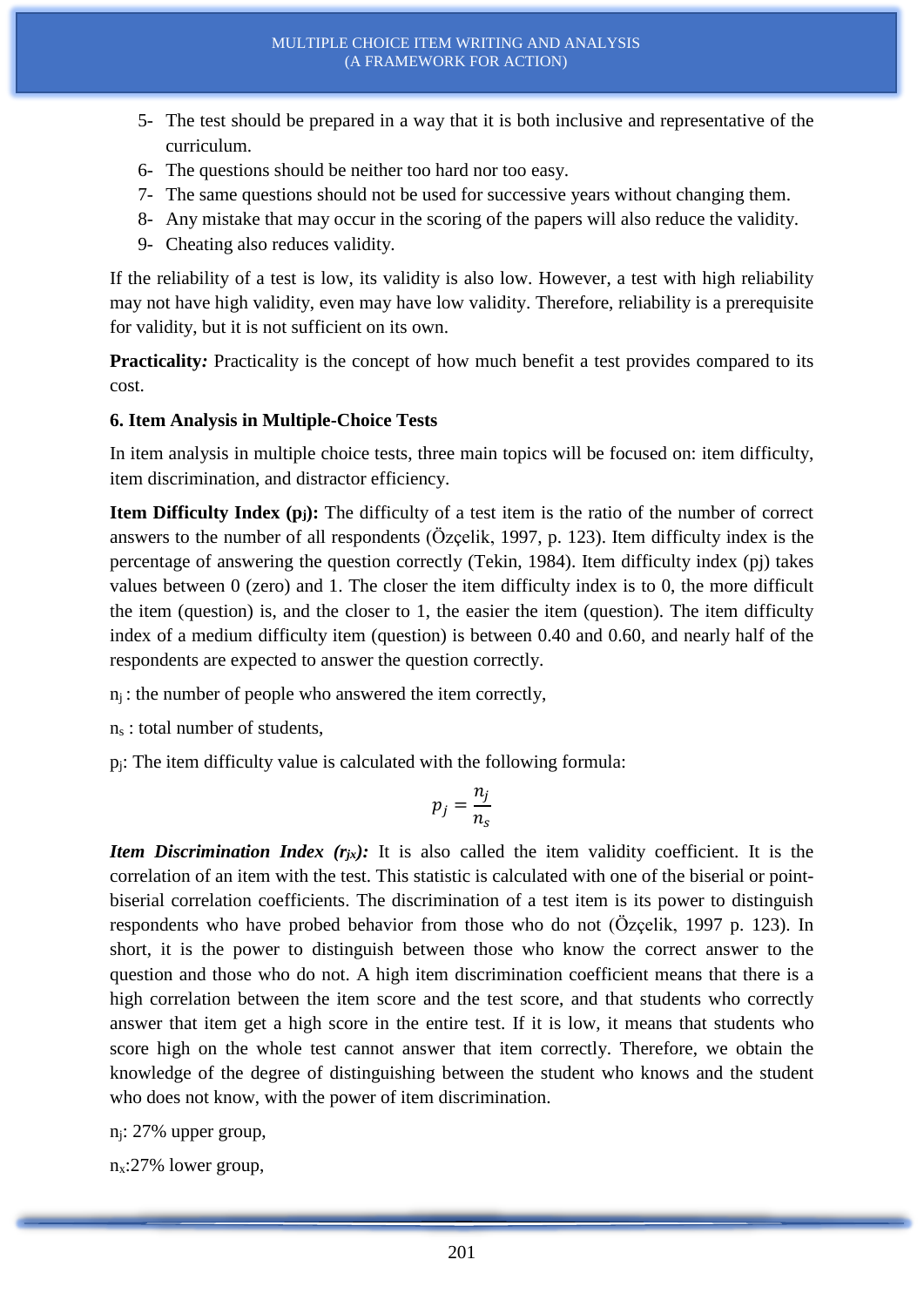n: The number of students who fall into the 27% lower or 27% upper,

 $r_{ix}$ : The discrimination index of the item is calculated with the following formula:

$$
r_{jx}=\frac{n_{j-1}}{n}
$$

Even though the item discrimination index is a correlation coefficient, we can analyze it together with the item difficulty and interpret it by using Table 3.

| <b>Item Difficulty</b><br><b>Index Value</b><br>$(p_i)$ | Interpretation | <b>Item</b><br><b>Discrimination</b><br>Index Value $(r_{ix})$ | Interpretation                                   |
|---------------------------------------------------------|----------------|----------------------------------------------------------------|--------------------------------------------------|
| $0,00 - 0,19$                                           | Very Hard      | $-1.00 - 0.00$                                                 | Item does not work                               |
| $0.20 - 0.39$                                           | Hard           | $0.00 - 0.15$                                                  | Very low discrimination                          |
| $0.40 - 0.59$                                           | Medium Hard    | $0.16 - 0.29$                                                  | Low level discrimination, should be<br>corrected |
| $0.60 - 0.79$                                           | Easy           | $0.30 - 0.49$                                                  | Acceptable level of discrimination               |
| $0.80 - 1.00$                                           | Very Easy      | $0.50 - 1.00$                                                  | Good discrimination                              |

**Table 3:** Item Difficulty and Item Discrimination Index Ranges

(Source: Kutlu & Vefikuluçay, 2003)

**Distractor Efficiency:** Analyzing the options is important to see which options work how well. For this, options are analyzed below based on real data. Analyzes were made using TAP (Test Analysis Program), which is a free program (Ayhan, 2010).



**Video 1:** Test Analysis Program (TAP)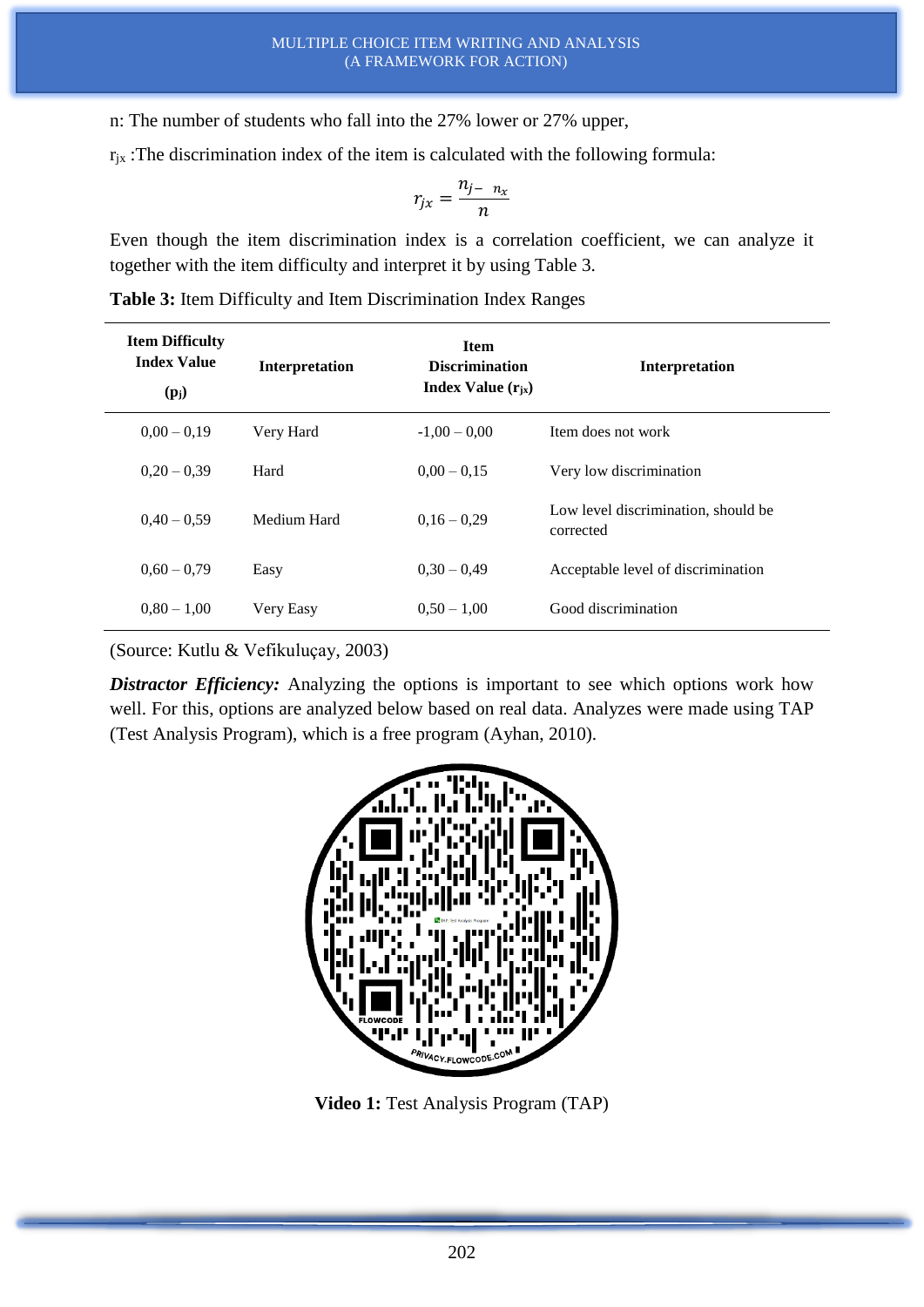# **7. Summary**

This section focused on the basics of preparing a traditional multiple-choice test and analyzing test items. Additionally, information regarding how traditional multiple-choice items emerged in the historical process and their usage areas were provided. A sample video application about the reliability of the test results and the statistical analysis of the items were presented, and the data file was shared, allowing readers to use the application.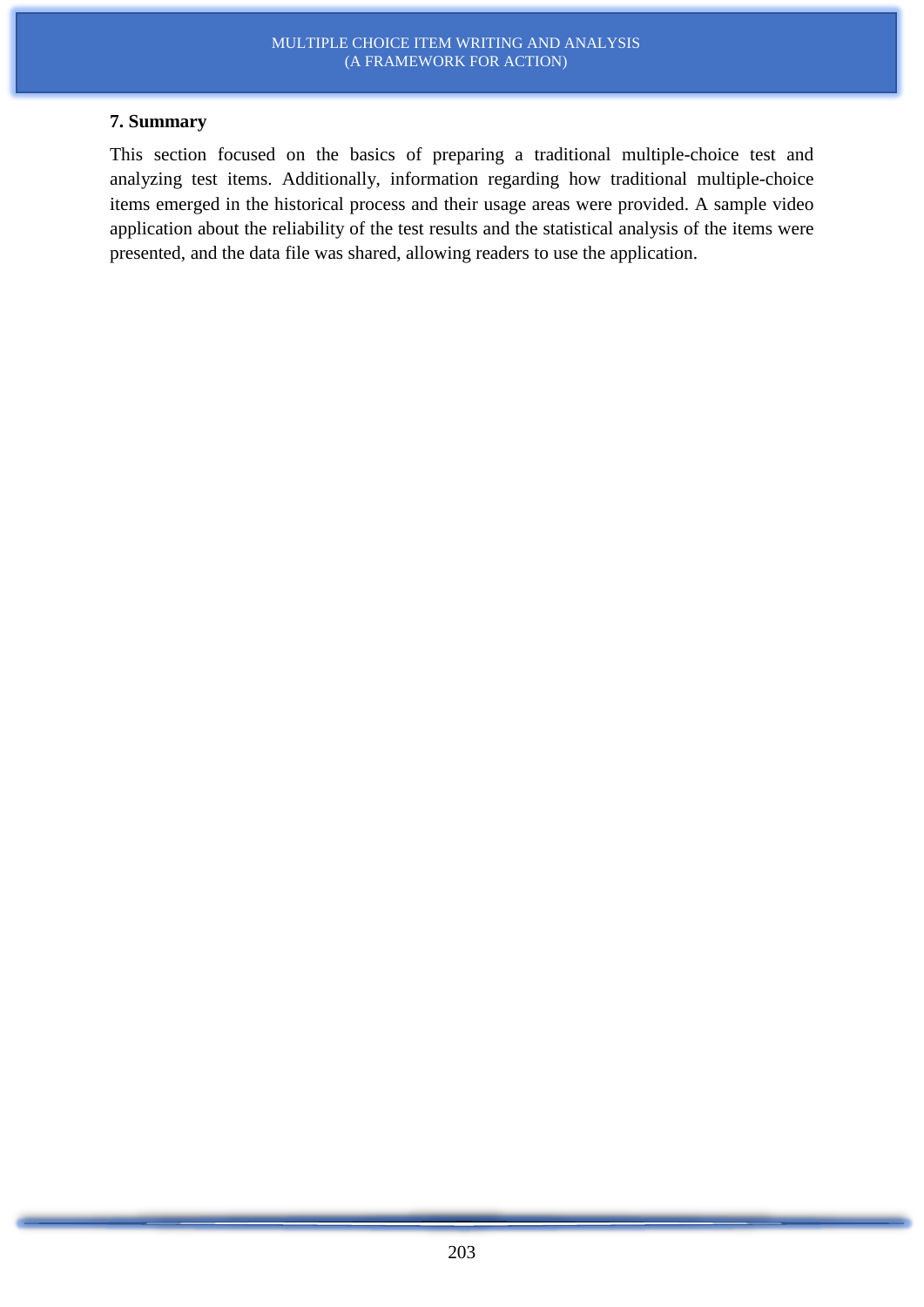#### **REFERENCES**

- Aiken, L, R. & Groth-Marnat, G. (2006). *Psychological testing and assessment (12th ed)*. Boston : Allyn and Bacon.
- Airasian, P. W. (1994). *Classroom assessment (2nd ed.).* New York: McGraw-Hill.
- American Psychological Association. (2000). The American Psychological Association Annual Report 1999. *American Psychologist, 55(8), 785–816. [https://doi.org/10.1037/h0092931](https://psycnet.apa.org/doi/10.1037/h0092931)*
- Anastasi, A. (1988). *Psychological testing* (6. edition). New York: Macmillan Publishing Company.
- APA. (1999). *Standarts for educational and psychological testing*. The American
- Atılgan, H., Kan, A. & Doğan, N. (2009). *Eğitimde ölçme ve değerlendirme [Measurement and evaluation in education].* Anı Yayıncılık, Ankara.
- Başaran, S. (2005). *Diğer ülkelerde lise bitirme sınavları ve Türk eğitim sistemi için lise bitirme sınavı önerisi [High school leaving exams in other countries and high school leaving exam recommendation for the Turkish education system].* Millî Eğitim Bakanlığı Eğitimi Araştırma ve Geliştirme Dairesi Başkanlığı
- Başol, G. (2013). *Eğitimde ölçme ve değerlendirme. (2. baskı) [Measurement and evaluation in education].* Ankara: Pegem Akademi Yayıncılık.
- Bell, J. C. (1921). Group tests of ıntelligence. an annotated list. *Journal of Educational Psychology, 12(2), 103–108. <https://doi.org/10.1037/h0073682>*
- Boake, C. (2002). From the Binet–Simon to the Wechsler–Bellevue: tracing the history of ıntelligence testing. *Journal of Clinical and Experimental Neuropsychology, 24:3, 383-405, DOI: 10.1076/jcen.24.3.383.981*
- Bowman, M. L. (1989). Testing individual differences in ancient China. *American Psychologist, 44(3), 576–578. <https://doi.org/10.1037/0003-066X.44.3.576.b>*
- Burt, C. (1911). Experimental tests of higher mental processes and their relation to general intelligence. *Journal of Experimental Pedagogy, 1, 93–112.*
- Burt, C. (1972). Inheritance of general intelligence. *American Psychologist, 27(3), 175–190. [https://doi.org/10.1037/h0033789.](https://doi.org/10.1037/h0033789)*
- Caldwell, O. & Courtis, S. (1925). *Then and now in education 1845-1923: A message of encouragement from the past to the present.* Yonkers-on-Hudson, NY: World Book.
- Casbarro, J. (2004). Reducing anxiety in the era of high-stakes testing. *Principals, 83(5), 36- 38.*
- Cizek, G. J. (2001). Cheating to the test. *Education Matters Journal, 1(1), 40-47.*
- Cohen, R. J., & Swerdlik, M. E. (2017). *Psychological testing and assessment (9th ed.).* McGraw-Hill Education.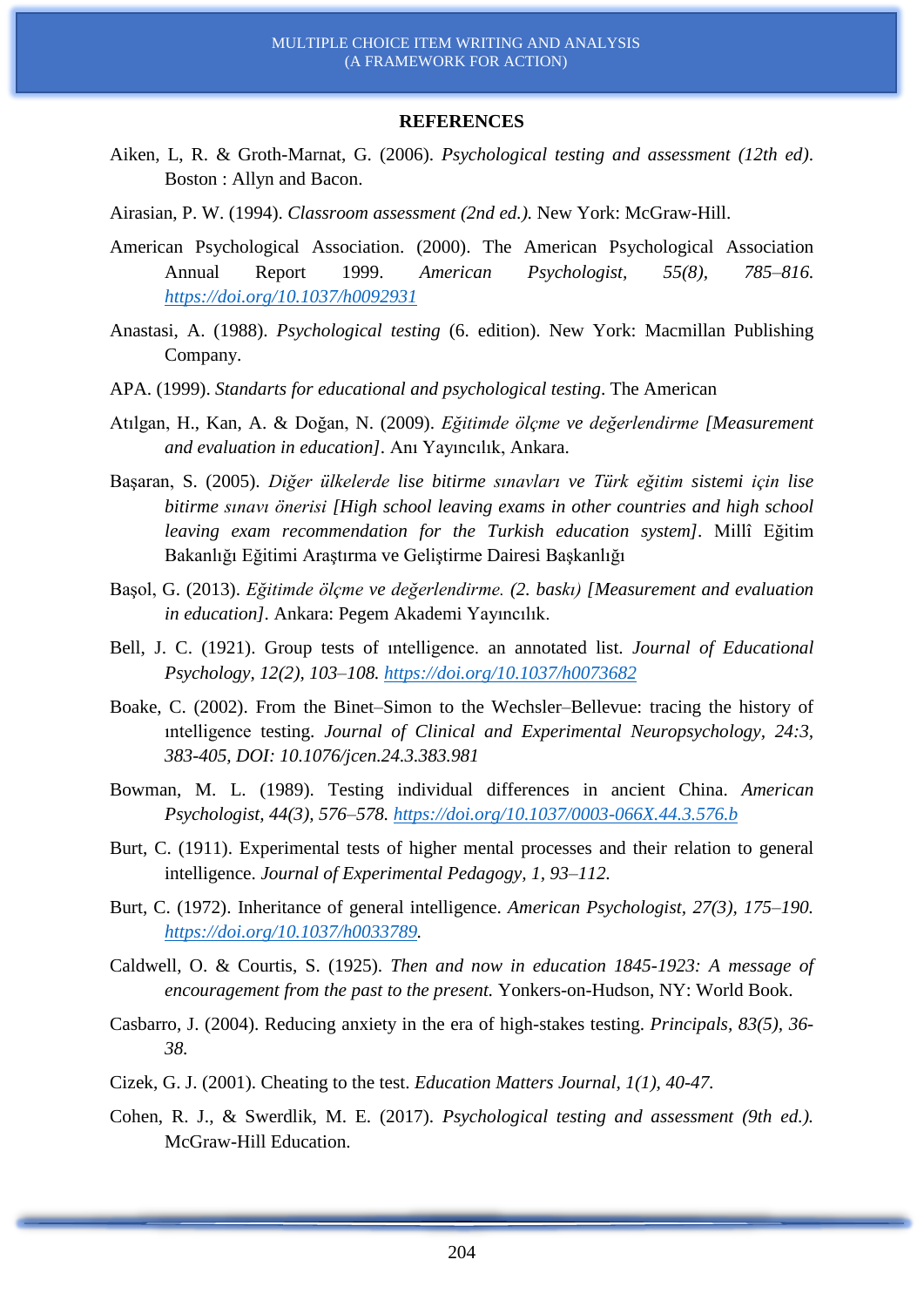- Cohen, R. and Swerdlik, M., (2007). *Psychological testing and assessment: an introduction to tests and measurement (7th ed.)* McGraw-Hill.
- Çetin, A., & Ünsal, S. (2019). Social, psychological effects of central examinations on teachers and their reflections on teachers' curriculum ımplementations. *Hacettepe University Journal of Education) 34(2): 304-323. <https://doi.org/10.16986/HUJE.2018040672>*
- Doğan, N. (2007). *Çoktan seçmeli testler [Multiple choice tests]. (Ed. H. Atılgan) Eğitimde Ölçme ve Değerlendirme (5. Baskı) [Measurement and evaluation in education], (23- 80).* Ankara: Anı Yayıncılık.
- DuBois, P. H. (1970). Varieties of psychological test homogeneity. *American Psychologist, 25(6), 532–536.*
- Erdoğan, İ. (2003). *Çağdaş eğitim sistemleri (5. baskı) [Contemporary education systems]*. İstanbul: Sistem Yayıncılık.
- Eşme, İ. (2014). *Transition to higher education in Turkey*. Journal of Higher Education (Turkey). 4(3):148–157. doi:10.2399/yod.14.015
- Field, A. (2013). *Discovering statistics using SPSS (4th. ed.)*. London: SAGE Publications Ltd.
- Foster, D. F., & Miller, H. L., Jr. (2009). A new format for multiple-choice testing: Discrete option multiple- choice. Results from early studies. *Psychology Science Quarterly, 51, 355-369.*
- Gillham, N. W. (2001). *A life of sir Francis Galton: from african exploration to the birth of eugenics.* England: Oxford University Press.
- Goodenough, F.L. (1926). *Measurement of intelligence by drawings*. Yonkers-on-Hudson, N.Y., Chicago : World Book Company.
- Gregory, R. J. (2015). *Psychological testing: History, principles, and applications (7th edition)*. Pearson Education Limited.
- Güler, N. (2012). *Eğitimde ölçme ve değerlendirme [Measurement and evaluation in education]*. (4. baskı). Ankara: Pegem Akademi Yayıncılık.
- Haladyna, T. M. (1996). *Developing and validating multiple-choice test items*. New Jersey: Lawrence erlbaum associates, publishers.
- Haladyna, T. M. (1997). *Writing test items to evaluate higher order thinking*. USA: Allyn and Bacon.
- Haladyna, T. M. (1999). *Developing and validating multiple-choice test items*. Mahwah, NJ: Lawrence Erlbaum Associates, Inc
- Haladyna, T.M. (2004). *Developing and validating multiple*‐*choice test items*. (Third Ed.), New Jersey: Lawrence Erlbaum Associates, Publishers.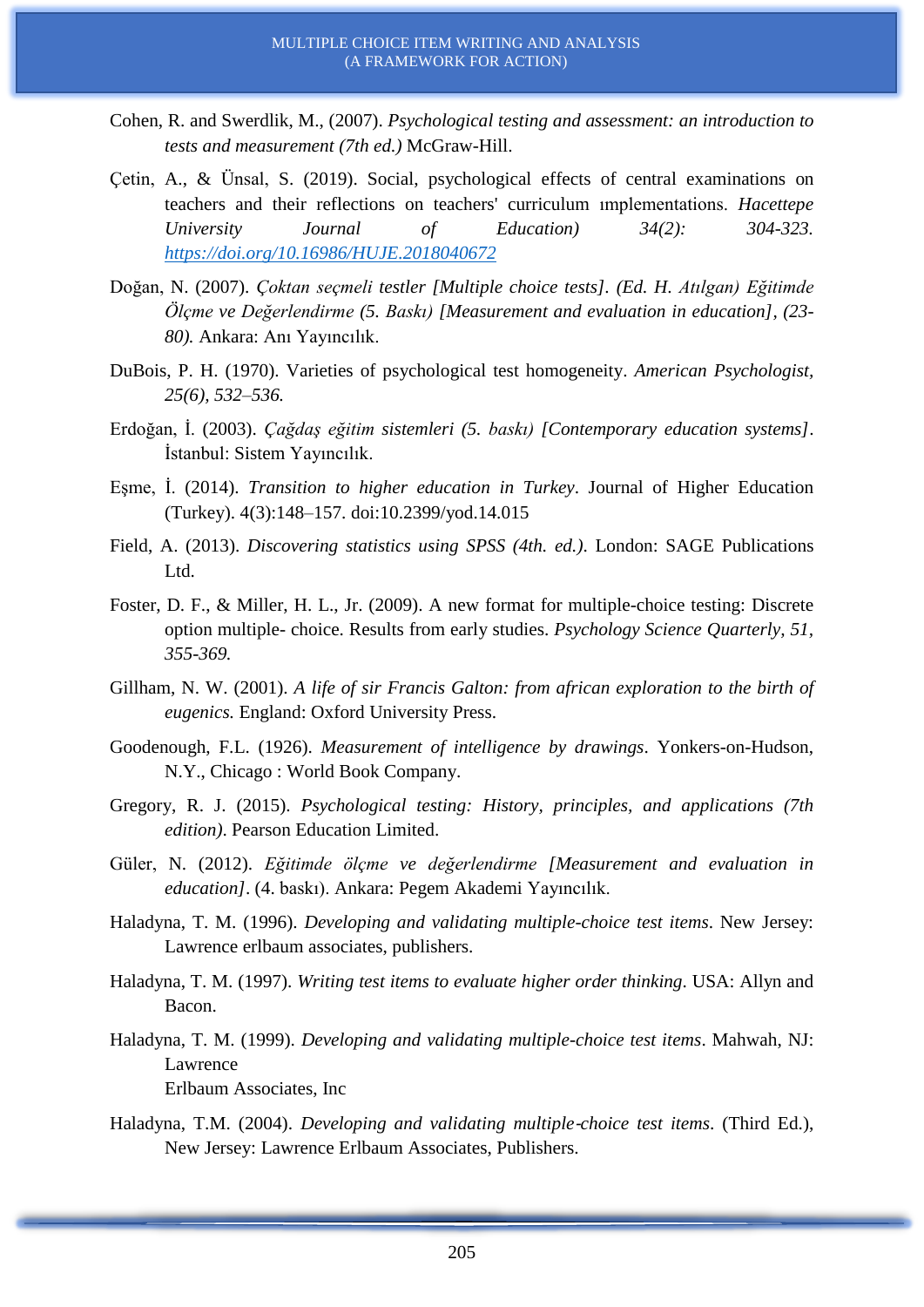- Haladyna, T. M., Steven M. D. & Michael, C. R. (2002). "A Review of Multiple-Choice Item-Writing Guidelines for Classroom Assessment." *Applied measurement in education, 15/3, ss.309-333.*
- Haladyna, Thomas M.- Steven M. Downing- Michael C. Rodriguez (2002), "A review of multiple-choice
- Janda, L. H. (1997). *Psychological testing: theory and applications (1st editio*n). Pearson.
- Kezer, F. (2013). Comparison of the computerized adaptive testing strategies. (Unpublished dissertation). Ankara University. Ankara.
- Kite, E. S. (1915). *The Binet-Simon measuring scale for ıntelligence: what it is; what it does; how it does it; with a brief biography of its authors, Alfred Binet and Dr. Thomas Simon*. Printed by the Committee on Provision for the Feeble-minded.
- Kline, P. (1986). *A handbook of test construction*. New York: Methuen & Co. Ltd.
- Kline, T. J. B. (2005). *Psychological testing: A practical approach to design and evaluation*. CA: Sage.
- Kumandaş, H., & Kutlu, Ö. (2010). High stakes testing: does secondary education examination involve any risks? *Procedia- Social and Behavioral Sciences, 9, 758-764.*
- Kutlu, Ö. ve Vefikuluçay, D. (2003). Development of reproductive knowledge test. *HIV/AIDS Dergisi, HATAM Yayınları, Cilt 5, Sayı 4.*
- Lowell, F. (1919). A preliminary report of some group tests of general intelligence. *Journal of Educational Psychology, 10(7), 323–344. <https://doi.org/10.1037/h0071939>*
- Madaus, G & O'Dwyer, L.(1999). A short history of performance assessment: Lessons learned. *Phi Delta Kappan, 80(9), 688-695.*
- Madaus, G. (1988). *The influence of testing on the curriculum.* In L. N. Tanner (Ed.), Critical issues in curriculum: Eighty-seventh year-book of the National Society for the Study of Education (pp. 83-121). Chicago, IL: University of Chicago Press.
- Nunnally, J. C., & Bernstein, I. H. (1994). *Psychometric theory (3rd Ed.).* New York: McGraw-Hill.
- Orfield, G., & Wald, J. (2000). Testing, testing: The high-stakes testing mania hurts poor and minority students the most. The Nation, 270(22), 38-40.
- Otbiçer, T. (2004). *Doğru sorular sorabiliyor muyuz? [Can we ask the right questions?].* 13. Ulusal Eğitim Bilimleri Kurultayı, 256, 6-9 Temmuz, İnönü Üniv. Malatya.
- Otis, A. S. (1920). The Selection of Mill Workers by Mental Tests. *Journal of Applied Psychology, 4(4), 339–341. <https://doi.org/10.1037/h0074893>*
- Öncü, H. (2003). *Çoktan seçmeli testler [Multiple choice tests]*. TSA, 7(2), 87-103.
- Özçelik, D. A. (1997). *Test hazırlama kılavuzu [Test preparation guide]*. Ankara: ÖSYM Yayınları.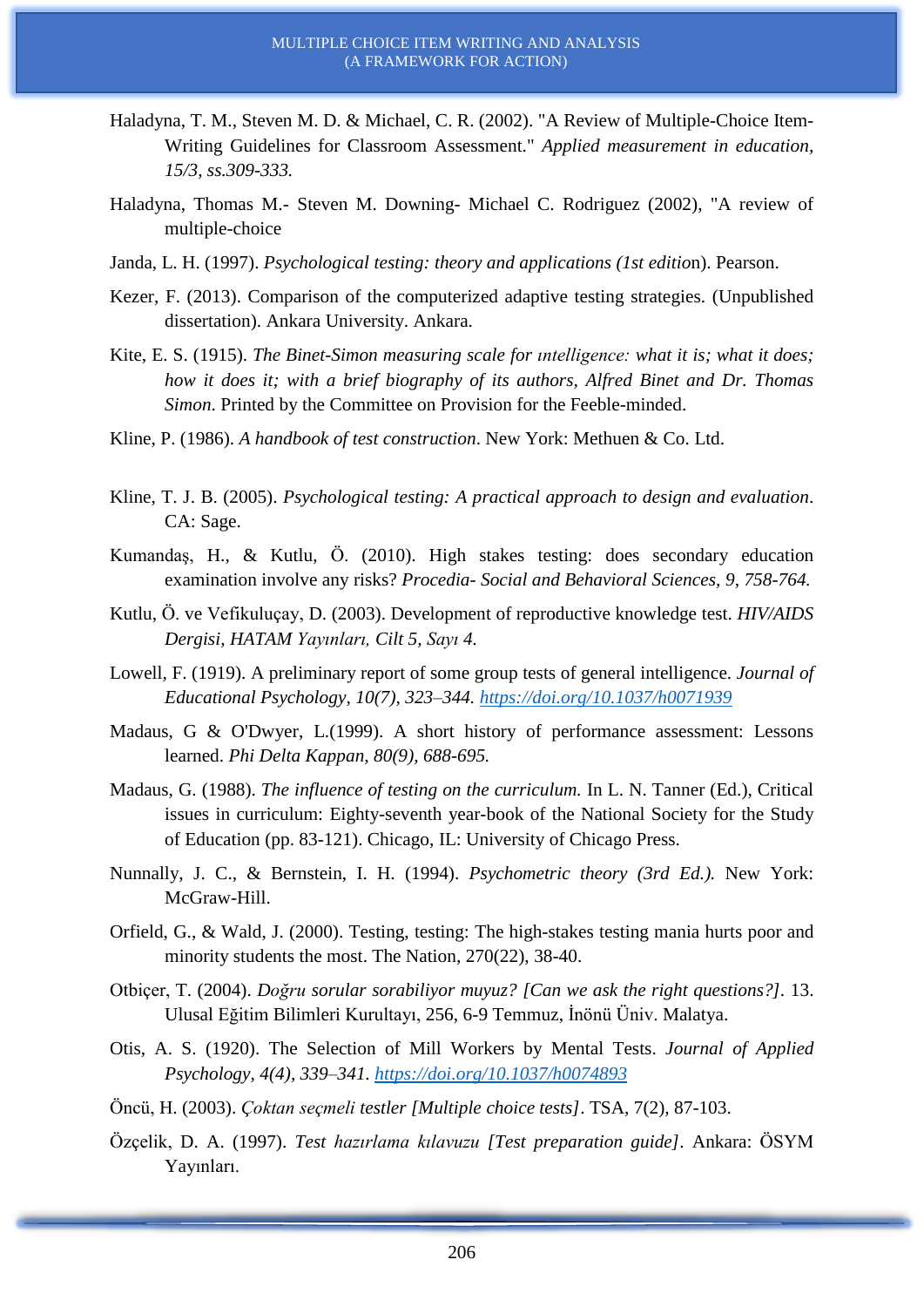- Özçelik, D.A. (1992). *Eğitimde ölçme ve değerlendirme. (2. baskı) [Measurement and evaluation in education].* Ankara: ÖSYM.
- Özer-Özkan, Y. & Turan, S. (2021). More than meets the eye: the fact of the high stake testıng. *Critical Reviews in Educational Sciences. Spring Cilt Valume 02 Sayı Issue 01 ss pp 59-63 ISSN - 2718-0808. [http://dx.doi.org/10.22596/cresjournal.](http://dx.doi.org/10.22596/cresjournal.%200201.59.63) 0201.59.63*
- Özgüven, İ. E. (2007). *Psikolojik testler (4. Baskı) [Psychological tests].* Ankara: Nobel Yayın Dağıtım.
- Popham, W.J. (1999). *Modern educational measurement: practical guidelines for educational leaders (3rd Edition).* Pearson.
- Porteus, S.D. (1915). Mental tests for the feebleminded: A new series. *Journel of Psycho-Asthenics, 19, 200-213.*
- Resnick, M. (2004). *The educated student: defining and advancing student achievement*. Alexandria VA: National School Boards Association.
- Rose, T. (2016). *The end of average: how we succeed in a world that values sameness*. HarperOne Illustrated edition.
- Rothman, R. (1995). *Measuring up: standards, assessment, and school reform*. San Francisco, CA: Jossey-Bass.
- Salvucci, S., Walter, E., Conley, V., Fink, S., & Saba, M. (1997). *Measurement error studies at the National Center for Education Statistics (NCES).* Washington D. C.: U. S. Department of Education.
- Schultz, D. P., & Schultz, S. E. (2011). *A history of modern psychology*. Cengage Learning.
- Sınacı, B. (2019). *The comparison of scores in transition from basic education to secondary education (TEOG) and other scores*. [Unpublished master's thesis]. Hacettepe University. Ankara.
- Smith, N. (2002). *American reading instruction (Special ed.).* Newark, DE: International Reading Association. (Original release date: 1934).
- Tekin, H. (1984). *Eğitimde ölçme değerlendirme [Measurement and evaluation in education]*. Ankara:Has-soy Matbaacılık.
- Turgut, M.F., ve Baykul, Y. (2012). *Ölçme ve değerlendirme [Measurement and evaluation]. (4. baskı).* Ankara: Pegem Akademi Yayıncılık.
- Wainer, H. (1987). *The first four millennia of mental testing: from ancient China to the computer age*. Educational Testing Service, RR-87-34, Princeton. <https://doi.org/10.1002/j.2330-8516.1987.tb00238.x>
- Wainer, H., Dorans, N. J., Eignor, D. R., Flaugher, R. L., Green, B. F., Mislevy, R. J., Steinberg, L., Thissen, D. (2015). *Computerized adaptive testing a primer (2nd edition).* Routledge. (Copyright Year 2000).
- Woodworth, R.S. (1910). Race differences in mental traits. *Science, Feb 4;31(788):171-86. <https://doi:10.1126/science.31.788.171>*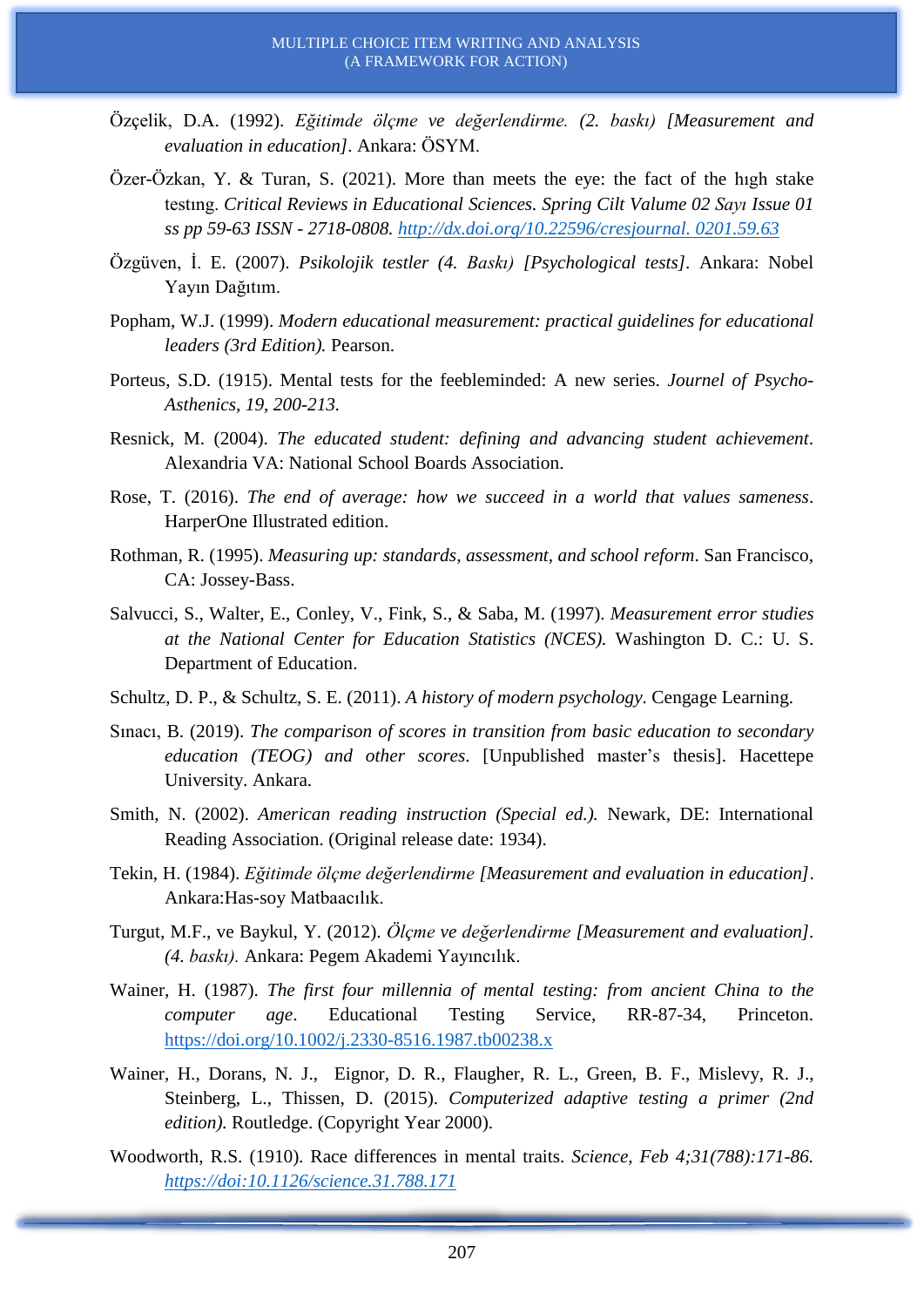# **To Cite this Chapter:**

Özdemir, A. (2021). Multiple choice item writing and analysis (A framework for action). In Büyükkarcı, K. & Önal, A. (Eds.), *Essentials of applied linguistics and foreign language teaching: 21st century skills and classroom applications*, 190-208. ISRES Publishing.